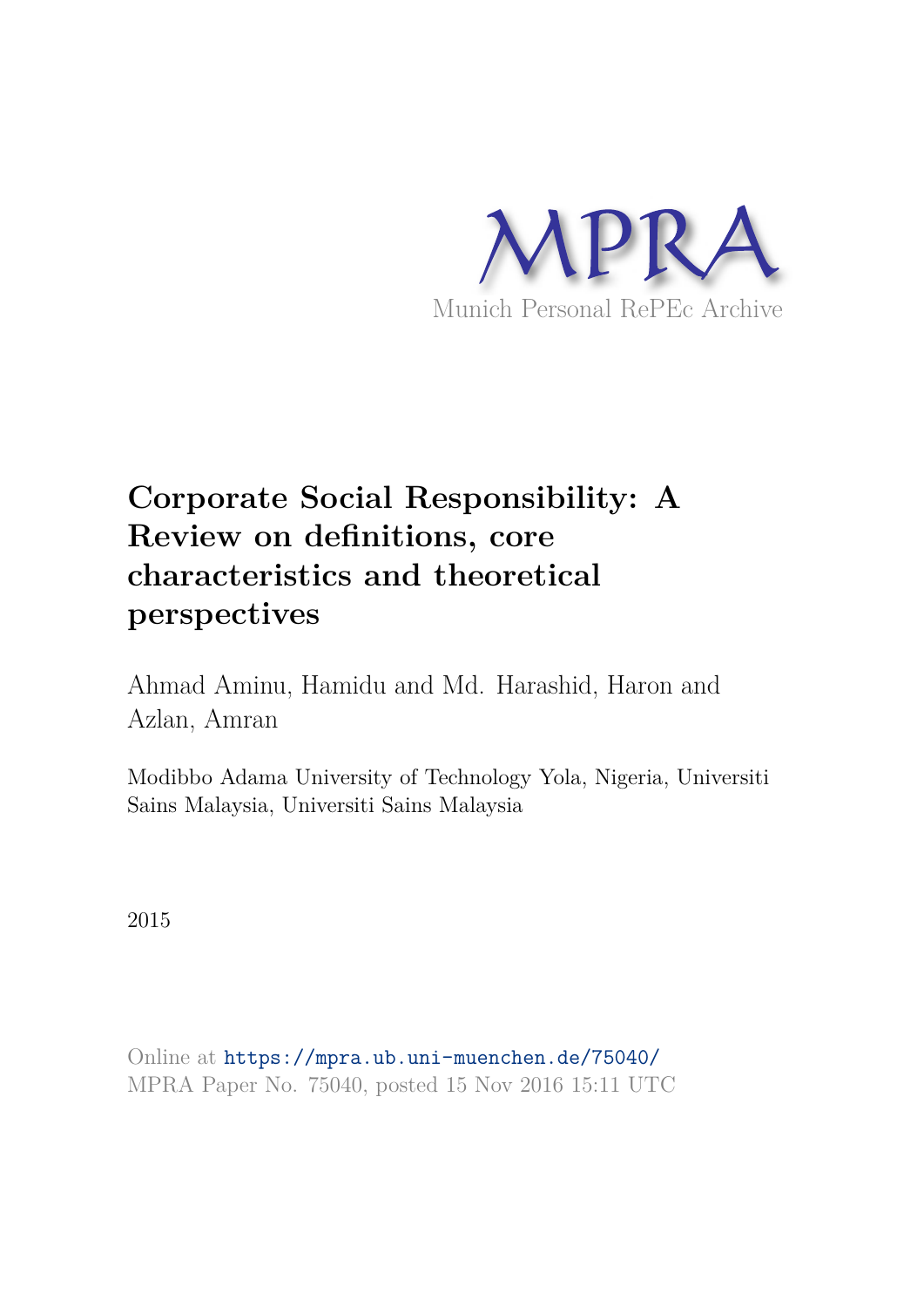# **Corporate Social Responsibility: A Review on Definitions, Core Characteristics and Theoretical Perspectives**

Aminu Ahmadu Hamidu (Corresponding Author) Department of Management, School of Management & Information Tech Modibbo Adama University of Technology, PMB 2076 Yola Adamawa State, Nigeria Email: [aahamidu98@gmail.com](mailto:aahamidu98@gmail.com)

Md. Harashid Haron (PhD) Accounting and Islamic Finance Section School of Management Universiti Sains Malaysia, 11800 Pulau Pinang Malaysia

Azlan Amran (PhD) Graduate School of Business Universiti Sains Malaysia, 11800 Pulau Pinang Malaysia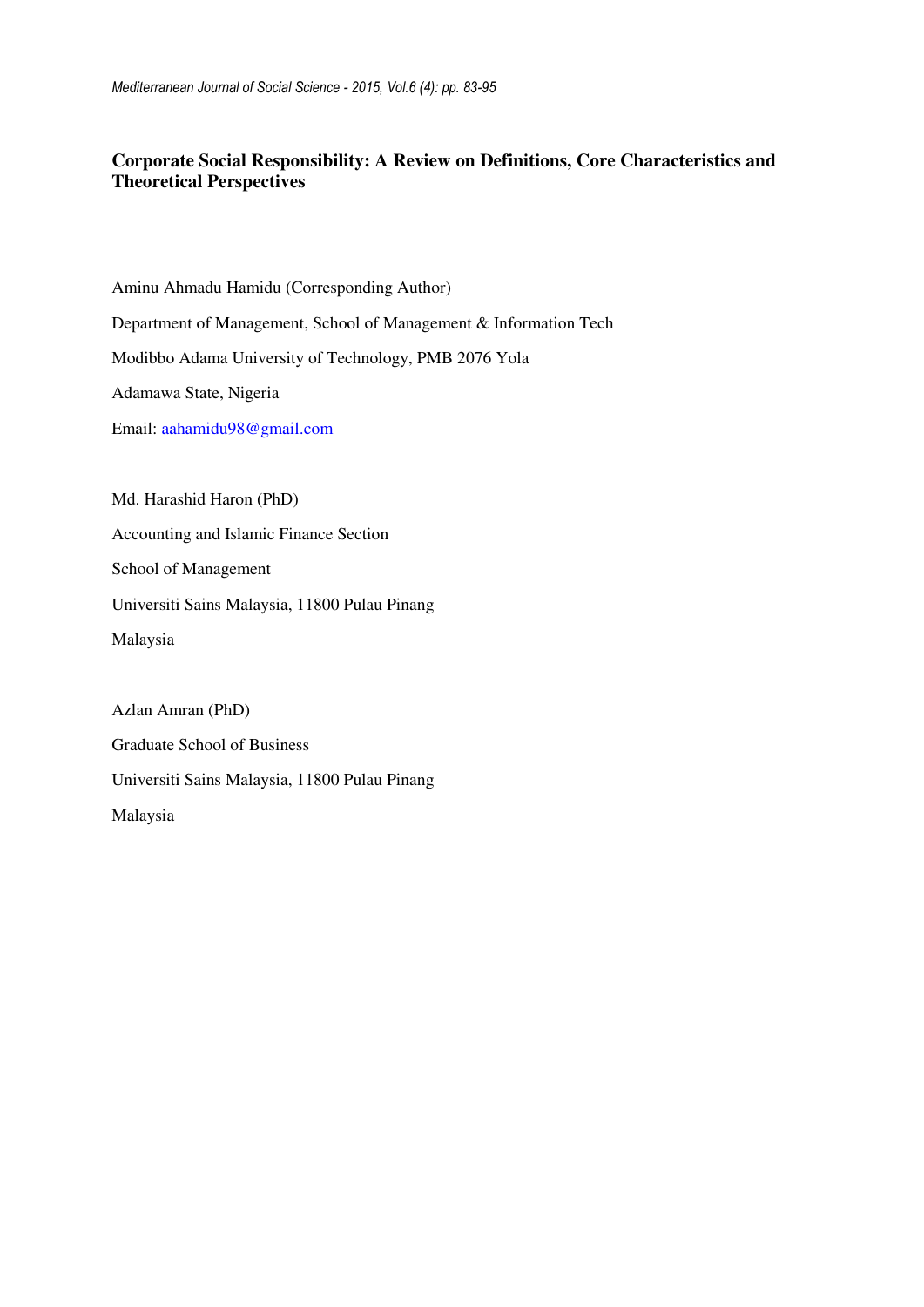#### **Abstract**

*This paper reviewed different definitions of CSR and presented some summarised dimensions attributed to the definitions which represent the area of focus for the definitions including; Obligation to the society, stakeholders involvement, improving corporate image and reputation, economic development, ethical business practice, law abiding, voluntariness, human rights, environmental protection, transparency and accountability. The six core characteristics of CSR follows as the features which shows how CSR is represented with different initiatives and processes ranging from voluntary activities, managing external factors, stakeholder management, alignment of social and economic responsibilities, considering practices and values and finally extending CSR activities beyond philanthropy to instrumentality. The last segment of this paper elucidates on theoretical perspectives of CSR in six categories; the classical view, the legitimacy, stakeholder, agency, institutional, instrumental and Islamic CSR theories.* 

# **Keywords; Corporate Social Responsibility, CSR definitions, CSR core characteristics, Scope of CSR, Theories in CSR**

#### **1.0 - Introduction**

The transformation of CSR from an irrelevant or doubtful idea to an indispensable component in achieving organisational objectives has been recognised by business managers and all stakeholders. Researchers realise its suitability to serve as a viable area or field of interest for academic research (McWilliams et al, 2006). The managers are using it as a tool to strategise, comply with regulations and maintain set standards, build corporate reputation and get more customer loyalty which all culminates in increasing profitability and overall attainment of organisational objectives. CSR research is centred on practical analysis and assessment of CSR in relation to the impacts it creates on organisational performance. Theoretically, it explains the change from altruistic base to strategic or instrumental base for achieving sustainable development (Lee, 2008). CSR has gained an institutional status for regulators because of its linkage with compliance to law and ethical practices. CSR has acquired different meanings over time and combined some features or characteristics making it to represent set of obligations, responsibilities, stakeholder rights, and all forms of philanthropic activities (Moon, 2002). The area defined by advocates of CSR increasingly covers a wide range of issues such as plant closures, employee relations, human rights, corporate ethics, community relations, fair market operations and the environment. Business only contributes fully to society if it fulfils its economic responsibilities to stakeholders and is socially responsible. The objective of CSR is to build sustainable growth for business in a responsible manner (Moir, 2001).

# **1.1 – Objectives of the research**

This paper is purposely produced to fulfil the following objectives;

- i. To compile different authoritative definitions on the term CSR from different periods ranging from 1950s to the  $21<sup>st</sup>$  century
- ii. To specify the different stages of CSR definition in decades with their relevant area of focus and a summarized dimension
- iii. To review the basic six core characteristics of CSR
- iv. To highlight on the different theories applicable to CSR studies

# **1.2 – Methodology**

The methodology of this paper is the constructive review of secondary data sources with a view to compare and produce useful information on summarized areas of convergence and divergence of the literature sources collected. The authors will express the result obtained from this process and give an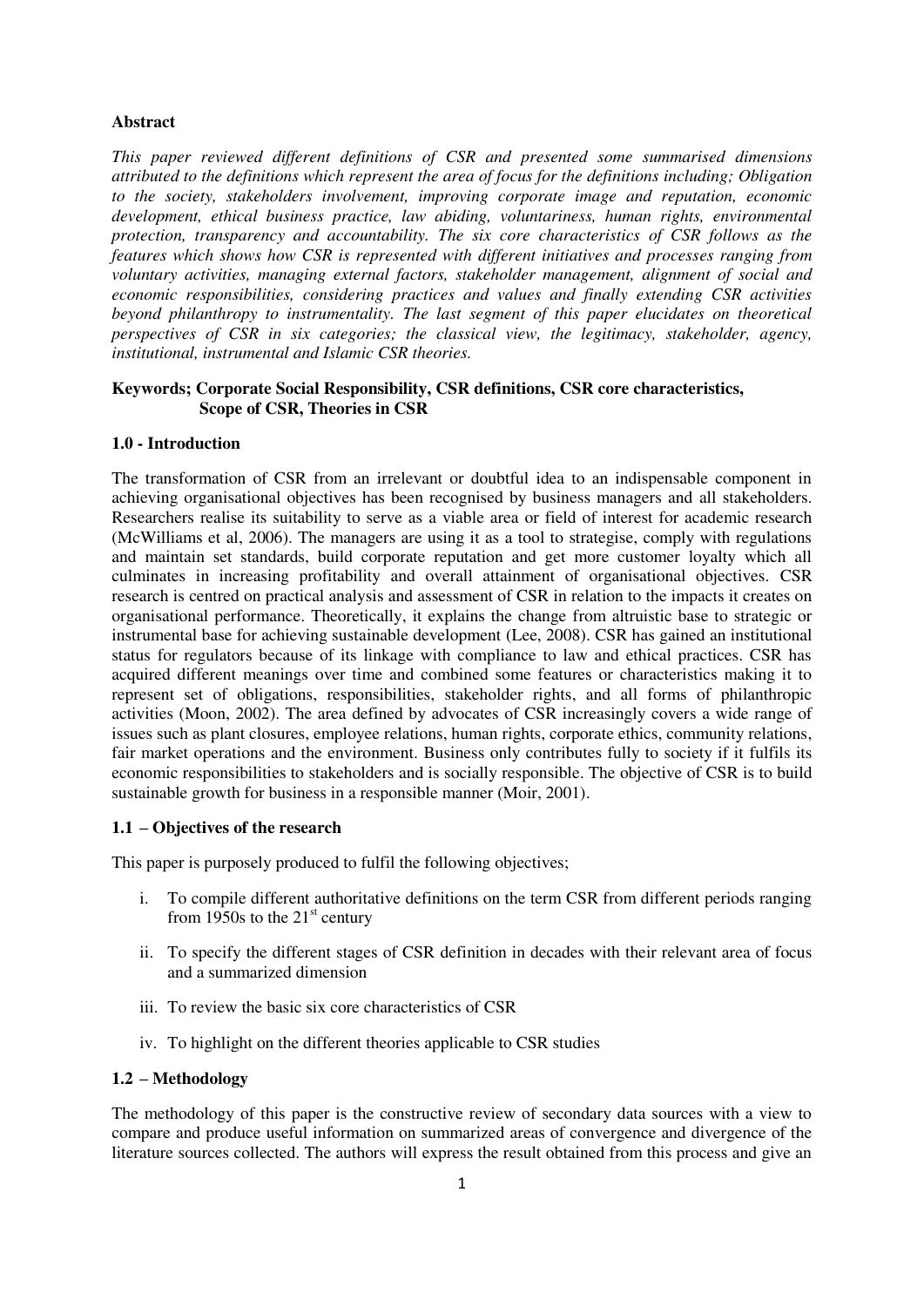insightful interpretation on how the different literatures contribute to the existing body of knowledge of CSR. In a nutshell this paper is an overview of similarities and differences on CSR definitions, core characteristics and theories derived from review of different authoritative literature review sources.

# **1.3 – The Meaning of CSR**

The most earliest and prominent definitions ascribed to CSR is the one given by Howard Bowen who (Carroll, 1999) refer to as the father of Corporate social responsibility "the obligations of businessmen to pursue those policies, to make those decisions, or to follow those lines of action which are desirable in terms of the objectives and values of our society" (Bowen, 1953). All other definitions in the early 50s recognise the need for managers to assume responsibility for public good "it has to consider whether the action is likely to promote the public good, to advance the basic beliefs of our society, to contribute to its stability, strength, and harmony" (Drucker, 1954). Furthermore, the two definitions are united on the need to align CSR with what mangers consider as current and prevailing features of the socio-political environment they operate within. (Carroll, 2008) stated that the whole idea of CSR in this early period is corporate philanthropy but there are only few actions which can be regarded as beyond philanthropy in this period.

Frederick (2006) summarizes what CSR stands for in the 50s under three basic issues;

- 1. Corporate managers are appointed as public trustees
- 2. There is need to balance competing stakeholders claims with corporate resources; and
- 3. The acceptance of philanthropy as a humane philosophy and discretionary principle of the organisation.

Moving onwards from then CSR has transformed from philanthropy to regulated practices and instrumentality or strategic CSR. In the new millennium corporations are increasingly receiving more pressures on compliance with regulations on environmental protection, transparency, and the market is saturated with competitors thereby necessitating the introduction of CSR as a strategy to survive and be more efficient (Glan, 2006). Researchers in this period are focusing on the impact of CSR on financial performance (Brammer & Millington, 2008; Ruf et al, 2001; Surroca et al, 2009). The focus of CSR conceptual review and empirical studies has shifted from an ethics orientation to a performance orientation and the level of analysis has moved away from a macro-social level to an organizational level in this era. The essence of engaging in CSR in the new millennium is tagged as "doing good to do well" (Rosamaria & Robert, 2011).

Institutional pressure for CSR improvement has increased necessitating introduction of CSR initiatives that focus beyond shareholders wealth maximisation (Waddock, 2008). Business corporations are expected to engage in the following;

- 1. Sustainable development practices
- 2. Transparency and accountability
- 3. Maintain good stakeholder relationship management
- 4. Advocacy on different aspects of human rights, justice and democratic principles
- 5. Compliance with accepted international standards on CSR
- 6. Ethical business practice

A recap of some few definitions of CSR shows that corporations are expected to contribute towards societal development, improve on corporate reputation and be a corporate citizenry. The social responsibility of business consists of economic, legal ethical and discretionary initiatives aimed at fulfilling stakeholder expectations (Carroll, 1979). The major focal point of different scholars on CSR is divergent and heterogeneous with each. For example, (Brown & Dacin, 1997) define CSR as "A corporate status and activities with respect to its perceived societal or, at least, stakeholder obligations." Matten & Moon (2004) provides the following "CSR is a cluster concept which overlaps with such concepts as business ethics, corporate philanthropy, corporate citizenship, sustainability,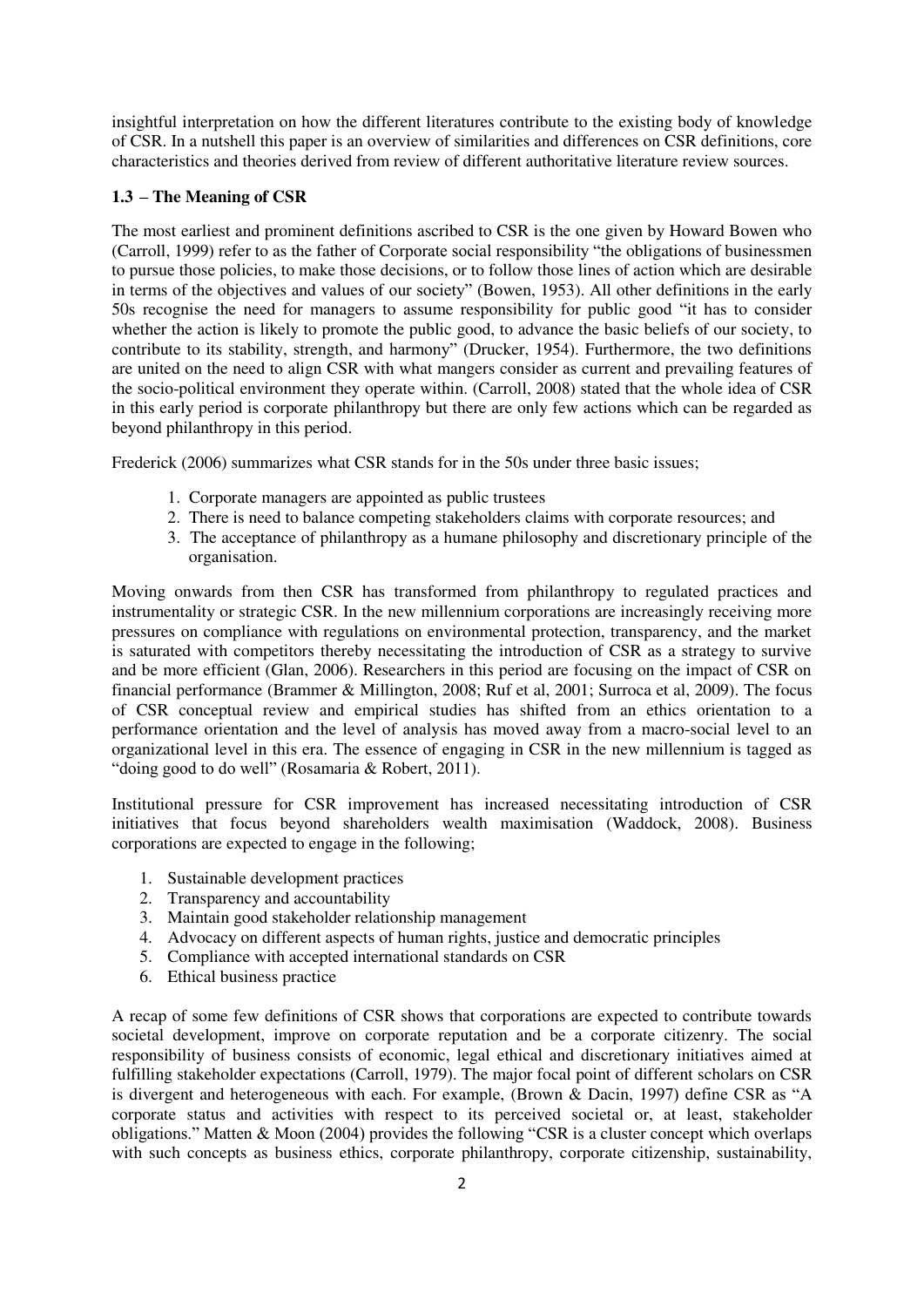and environmental responsibility. It is a dynamic and contestable concept that is embedded in each social, political, economic and institutional context."

Lei (2011) in his analysis on evolution of CSR definitions maintained that the area of focus to all analysed definitions are; sustainability and social obligations like economic, legal, ethical and discretionary responsibilities. (Dahlsrud, 2008) analyzed 37 definitions used by researchers on CSR and concluded that they are based on five dimensions; environmental; social, economic, stakeholder and charity dimension. Finally, (Shafiq, 2011) gave a ten dimensional points on CSR definitions, which gives a full summary of all issues mentioned in various definitions of CSR, they are; Obligation to the society, stakeholders involvement, improving the quality of life, economic development, ethical business practice, law abiding, voluntariness, human rights, environmental protection, transparency and accountability. The table below summarises the scope or dimensions of each definition from different periods.

| Period & Focus Area                                  | <b>Summary of Dimensions</b> |
|------------------------------------------------------|------------------------------|
| $1950's - 1960's$<br>Religious & Humane philosophies |                              |
| Community development                                |                              |
| Unregulated philanthropy                             | Philanthropy                 |
| Poverty alleviation                                  |                              |
| Obligation to the society                            |                              |
| $1970's - 1980's$                                    |                              |
| Extension of CSR commitments                         |                              |
| CSR as symbol of Corporate citizenship               |                              |
| Stakeholder relationship management                  |                              |
| Corporate reputation                                 |                              |
| Socio-economic priorities                            | <b>Regulated CSR</b>         |
| Bridging governance gap                              |                              |
| Stakeholders rights                                  |                              |
| Legal & Ethical responsibilities                     |                              |
| $1990^\circ s - 21^\circ t$ Century                  |                              |
| Competitive strategy                                 |                              |
| Environmental protection                             |                              |
| Sustainability                                       | Instrumental/Strategic CSR   |
| Internationalisation of CSR standards                |                              |
| Transparency & accountability                        |                              |

|  | <b>Table 1 - Dimensions of CSR Definitions</b> |  |  |
|--|------------------------------------------------|--|--|
|--|------------------------------------------------|--|--|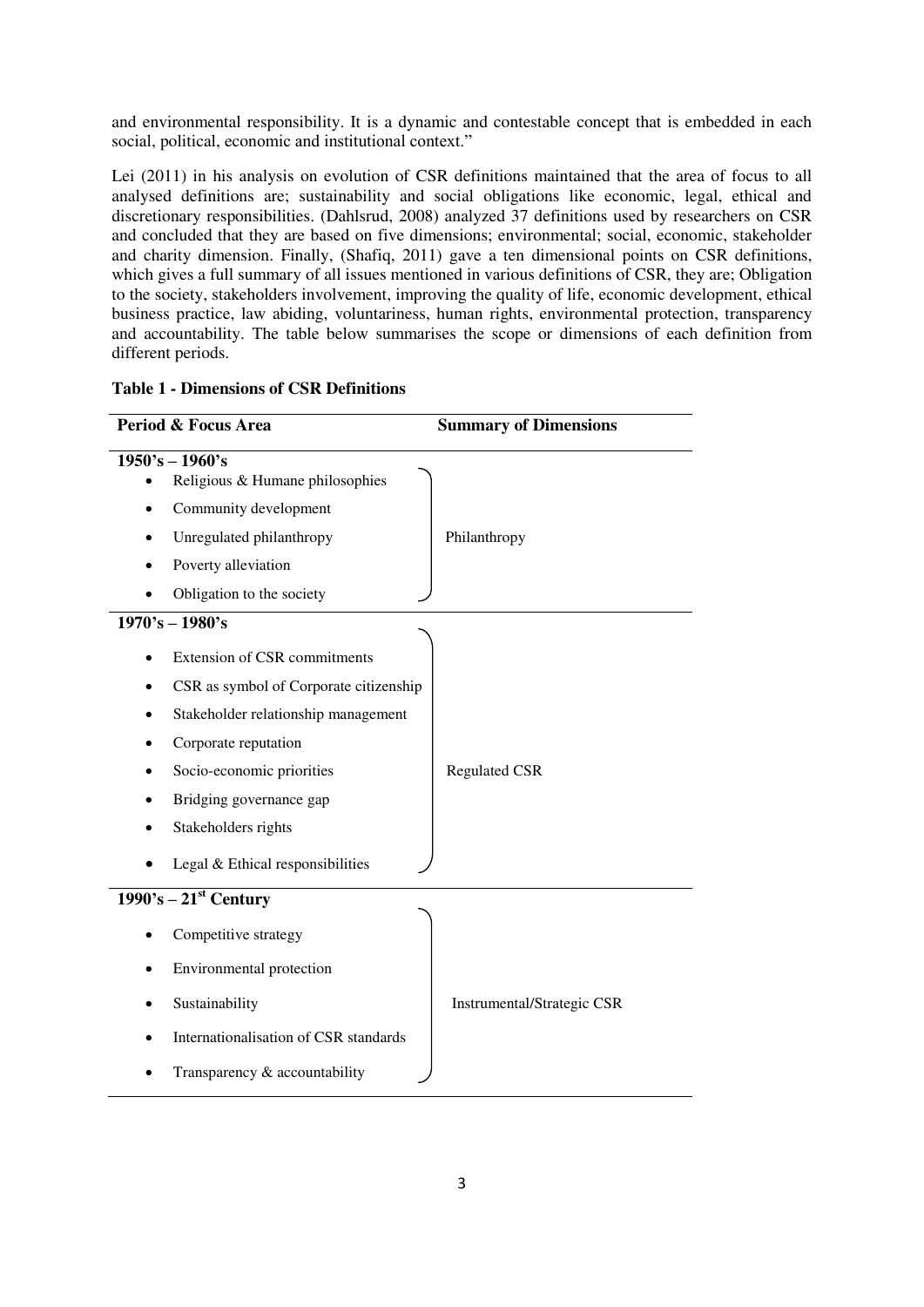#### **2.1 - Core characteristics of CSR**

The core characteristics of CSR are the essential features of the concept that tend to be visible in CSR practice. Few, if any, existing definitions will include all of them, but these are the main points of focus around which the practice of CSR manifest itself. Six core characteristics are summarised below:

#### **(i) Voluntary**

Scholars define CSR to be a representative of all set of corporate initiatives which are discretionary and extend beyond what the law has prescribed. The views of government and other stakeholders in all developing countries emphasise this characteristic (Crane et al, 2008). Many companies are by now familiar and more willing to consider responsibilities beyond the legal minimum, and in fact the development of self-regulatory CSR initiatives from corporate bodies is often seen as a way of reducing or avoiding additional regulation through compliance with societal moral norms. Critics of CSR, therefore, tend to see the element of voluntarism as CSR"s major demerit, arguing that legally mandated accountability is where attention should really be focused and maximisation of shareholders wealth should be the main organisational objective.

#### **(ii) Internalizing or managing externalities**

Externalities in CSR refers to all sort of factors that has impact on different stakeholders rights are not directly taken care of in the decision making process of a business organisation. Environmental degradation is typically regarded as an externality since the general public feel the impact of the production process. Regulation can force firms to internalise the cost of the externalities, such as pollution fines, but CSR remain as a viable discretionary approach of managing externalities like taking more safety measures and reduction of pollution by going green. Much CSR activity deals with externalities involving workers rights, minimisation of rationalisation impact, good stakeholder relationship management to reduce unsatisfied legitimate claims pile up and discarding production process and products that are not demanded, harmful or classified as dangerous products (Husted & Allen, 2006). For example, Unilever as an MNC joined with Oxfam to conduct a study on the impacts of business on living conditions of the Indonesian people. The main objective of the study is to address the major externalities facing MNCs operating in Asian countries (Clay, 2005). The unexpected occurrence of catastrophic events or natural disaster prompt managers towards introduction of CSR initiatives which are humane and for assistance like the corporate response to the Asian tsunami disaster (Fernado, 2007), the crises can also be a social and economic type (Okpara & Wynn, 2012; Newell, 2005) reduction of prevalent cases of HIV/AIDS in some African countries (Dunfee, 2006) or industrial accident causing a disaster like the Bhopal 1984 disaster in India (Shrivastava, 1995)

# **(iii)Multiple stakeholder orientation**

The central theme of stakeholder management is to identify stakeholders orientations based on the three attributes which defines their power, legitimacy of claim and urgency. Subsequently, defining stakeholder orientations helps in identification and prioritisation of stakeholders through the adoption of a step by step approach starting with internal preparations, appointing the internal leadership team of internal stakeholders for marketing, communication, operational unit, human resources, investor relations and environmental/government affairs etc, limiting expectations to a realistic level, training on communication skills, stakeholder research, collective bargaining and good industrial relations, adequate knowledge on crisis and risk management, public relations, adopting a suitable technique of managing multiple stakeholder orientations, accommodations for possible unavoidable mistakes and finally comparing stakeholder expectations with organisational performance (Ahmad et al, 2014). CSR involves considering a range of interests and impacts among a variety of different stakeholders other than just shareholders. The assumption that firms have responsibilities to shareholders is usually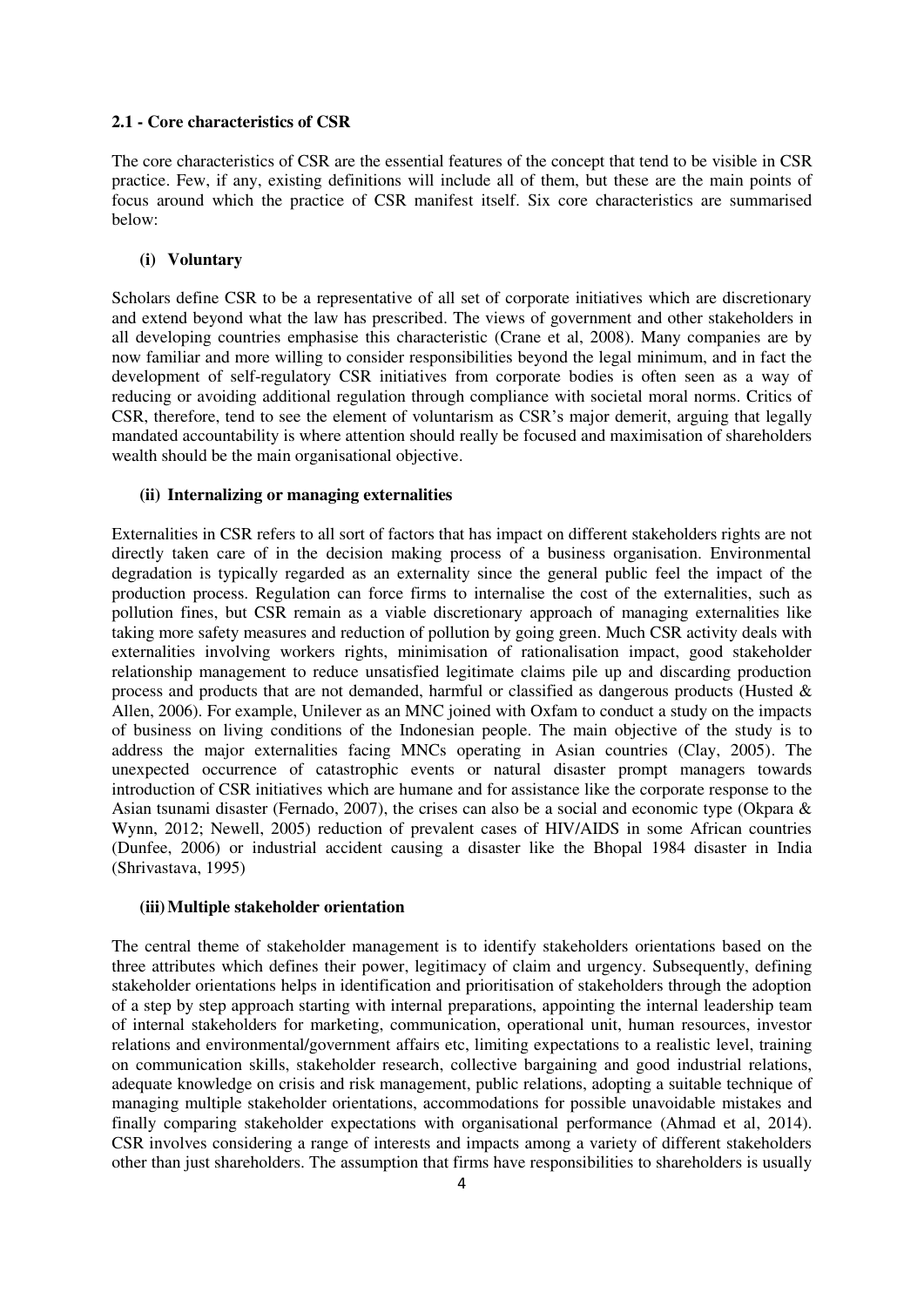not contested, but the point is that because corporations rely on various other stakeholders such as consumers, employers, suppliers, and local communities in order to survive and prosper, they do not only have responsibilities to shareholders. Whilst many disagree on how much emphasis should be given to shareholders in the CSR debate, and on the extent to which other stakeholders should be taken into account, it is the expanding of corporate responsibility to these other groups which characterises much of the essential character of CSR.

#### **(iv) Alignment of social and economic responsibilities**

This balancing of different stakeholder interests leads to another core feature. Whilst CSR may be about going beyond a narrow focus on shareholders and profitability, many also believe that it should not, however, conflict with profitability. Although this is much debated, many definitions of CSR from business and government stress that it is about enlightened self-interest where social and economic responsibilities are aligned. This feature has prompted much attention to the "business case for CSR" – namely, how firms can benefit economically from being socially responsible. (Edmondson and Carroll, 1999) conducted a research on Managers of African American businesses and came to the conclusion that economic and ethical responsibilities comes first before legal responsibility and philanthropic comes last in terms of priority. But it was observed in this study that philanthropy obtained a high weight level of score than in previous studies. This study also brings into lime light the application of racial consideration in CSR studies. Consumers in China attach importance to CSR orientations and revealed that they are more concerned with economic responsibility than ethical and legal but philanthropy is highly valued (Ramasamy & Yeung, 2009).

#### **(v) Practices and values**

CSR is clearly about a particular set of business practices and strategies that deal with social issues, but for many people it is also about something more than that – namely a philosophy or set of values that underpins these practices. This perspective is evident in CSR initiatives of communitarian or collectivistic societies valuing traditions and cultural practices of their local communities (Lei, 2011). The values dimension of CSR is part of the reason why the subject raises so much disagreement– if it were just about what companies did in the social arena, it would not cause so much controversy as the debate about why they do it. Duarte (2010) explored the perception of managers with respect to the influence of personal values towards their work. The study examined the relationship between personal values and CSR initiatives of managers. The study concluded that to a greater extent CSR practices are influenced or affected by the personal values of managers, because they formulate the CSR policies of the business organisation and their personal attitude is part of their individualistic characteristics which affects the way they behave.

#### **(vi) Beyond philanthropy**

In some regions of the world, CSR is mainly about philanthropy  $-$  i.e. corporate discretionary responsibility or voluntarism towards the general public. CSR is currently a mandatory practice backed by regulations and accepted international standard which is shifting from altruistic to instrumentality or strategic CSR. It is no longer altruistic in nature only but more than just philanthropy and community development projects, because of the impacts it has on profitability, human resource management, marketing, and logistic support which are all part of the core functions of business organisations. CSR extends beyond philanthropy because of its viability to be instrumental or strategic in satisfying stakeholder expectations and its potential capability to achievement of organisational objectives. This debate rests on the assumption that CSR needs to be regulated and institutionalised into normal business practice rather than being left simply to discretionary activity. The attempt to consider how CSR might be integrated to the core business functions of firms is in contrast to the notion of it serving simply as an ordinary added value to the business organisation (Grayson & Hodges, 2004).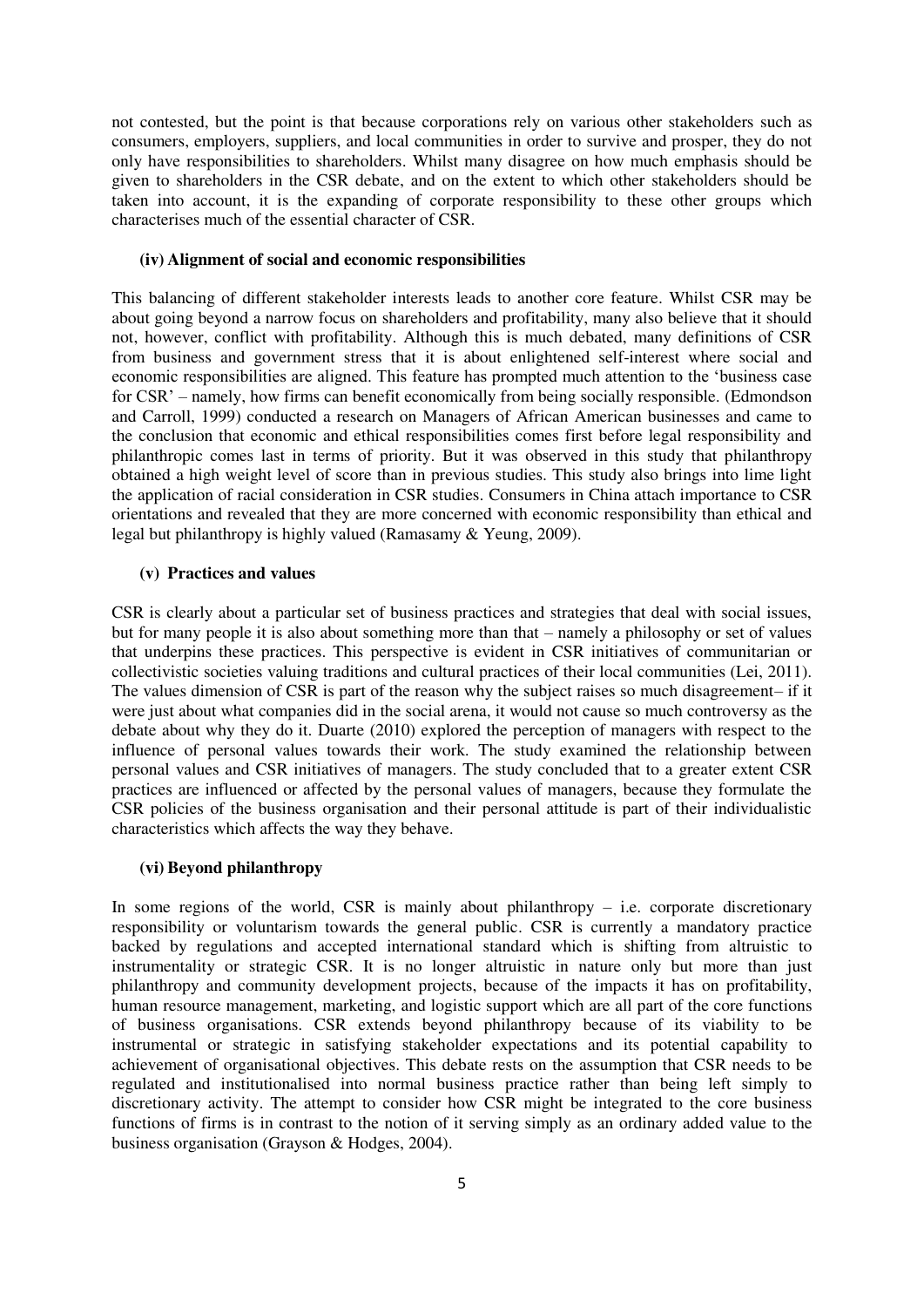



#### **3.1 – Theoretical perspectives of CSR**

There has been a great increase in the amount spent on CSR by corporations during the last three decades and the attention it receives from the academia is also overwhelming (Gray et al, 1995). Nevertheless, as time goes on the increase start to bring in changes in composition and complexity to the practice of CSR (Deegan and Gordon, 1996). All theories in CSR are serving as point of reference for every set of CSR practice, but since there is no single accepted theory, perspective and definition to CSR, it means there should be a lot of variation in what constitute the theoretical and practical aspect of CSR (Choi, 1999). The theories underpinning CSR studies express how CSR is observed or interpreted by different stakeholders from different perspectives. For example, classical theory deals with profit maximisation from a shareholders perspective or priority (Friedman, 1962). Agency theory emphasizes on getting the legal recognition to act on behalf of the principal from managers (agents) perspective (Salazar & Husted, 2008). Legitimacy theory also deals with giving the organisation sense of belonging and the right to exist and operate within the society in accordance to the law (Suchman, 1995). Stakeholder"s theory emphasises on getting stakeholders rights as the foundation of CSR practice which recognises that different stakeholder"s rights if duly fulfilled leads to full realisation of organisational objectives (Donaldson & Preston, 1995). Instrumental/Strategic theory deals with using CSR commitments as a strategy to achieve competitiveness and customer relationship management (Garriga & Mele, 2004). All these theories express how an organisation can handle CSR practice considering different stakeholders it relates with.

#### **(i) Classical View Theory**

This theory is considered as a traditional perception of trying to avoid performing CSR activities so as to maximise profit for the owners of business (shareholders). Friedman (1970) propounded this theory and supported this classical view on CSR by his statement "The responsibility of business is to maximise profits, to earn a good return on capital invested and to be a good corporate citizenship obeying the law no more and no less. To go further in a deliberate fashion is to exceed the mandate of business. It is to make what amounts to an ideological stand with someone else"s money and possibly to engage in activities with which many stakeholders would not agree."

This expressed an extreme thought in the capitalist"s economic system where business organisation are only concerned with maximisation of profit for shareholders by conducting their activities within the limits set by the law (Falck and Heblich, 2007). Under this theory managers are expected to focus only on profit maximisation because they are the agents of the shareholders and should strive towards maximisation of shareholders wealth through profit motive (Herremans et al, 1993). A proponent to this theory (Levitt, 1983) stated that the primary objective of business organisations is to maximize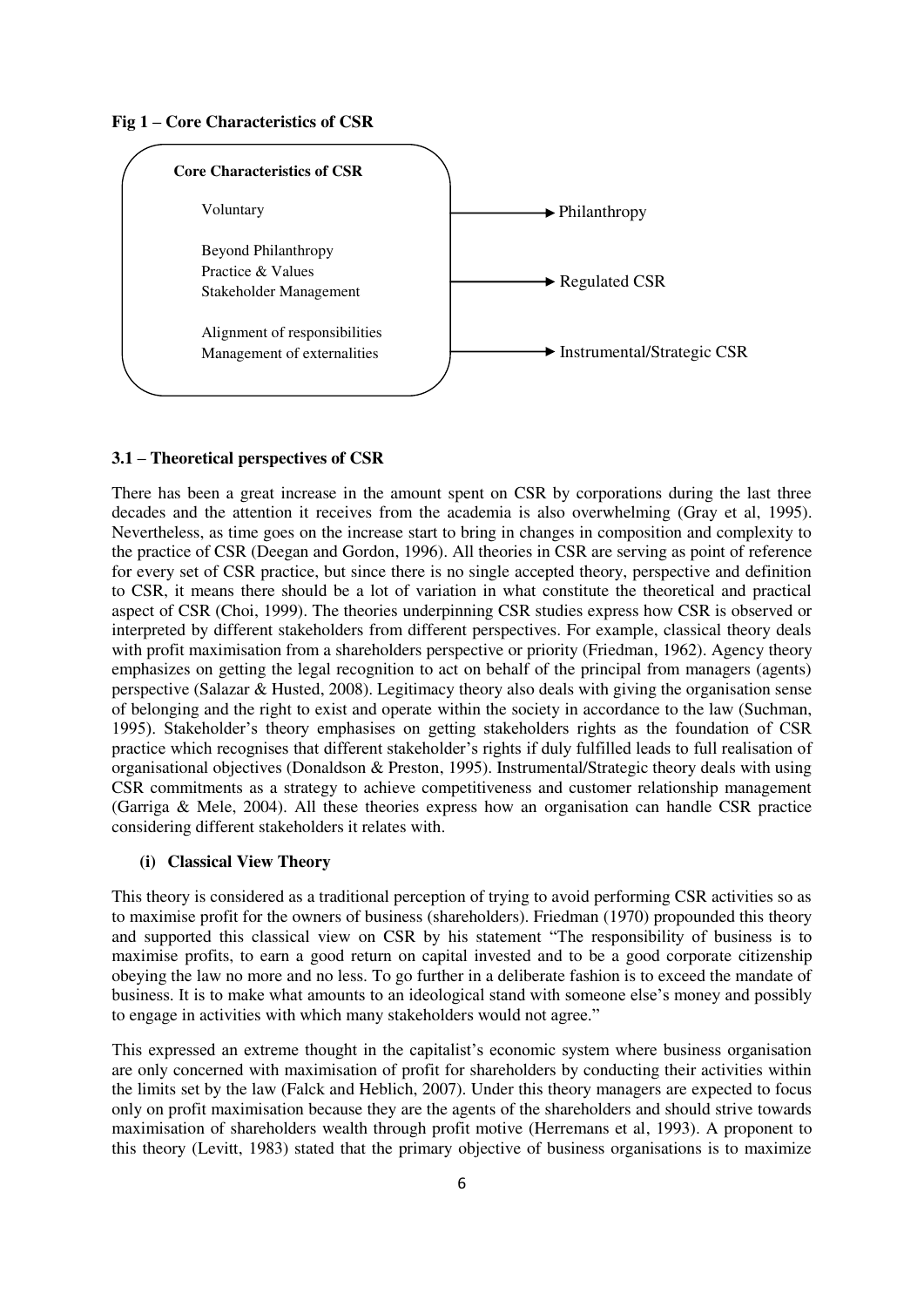profits through aggressive competitive strategies in whatever way that the law accepts to ensure survival of the business, while social welfare should be left for the government to handle. Similarly, one of the main reasons why businesses try to avoid commitment to CSR initiatives is due to the small nature of direct economic benefit derived from it at the expense of a colossal amount of resource commitment to CSR activities (Waddock & Graves, 1997). In the process of CSR implementation additional cost of introducing and maintaining a new environmental protection policy will be incurred and the business organisation will be in a competitive disadvantaged position, therefore since commitment to philanthropic responsibility denotes additional costs and competitive disadvantage, the financial performance of the company will also be negatively affected. This situation is also explained by (Aupperle et al, 1985) where they came to the conclusion that there is a negative relationship between CSR commitment and financial performance in the short run because of additional expenditure resulting to loss. According to (Burke & Logsdon, 1996) economic benefit should be the target or focus of all CSR policies because CSR initiatives should serve as an avenue of getting profit maximisation to shareholders, where profits are unattainable CSR activities should be stopped. Blowfield & Frynas (2005) cautioned on excessive commitment to philanthropic responsibility which signifies diverting shareholders wealth to non economic activities hence leaving the main objective of business unachieved.

Friedman"s classical view on CSR has generated a lot of interest by scholars leading to conducting empirical studies to validate the argument been proposed. The scholars are trying to bring a form of conformity between profit maximisation (economic objective) and CSR activities (non economic objectives) by stating that CSR leads to increase in financial performance at the long run (Garriga and Mele, 2004; Carroll & Shabana, 2010). Similarly in this regard, (Margolis & Walsh, 2003) examined 127 published empirical studies which focused on the relationship between CSR commitment and corporate financial performance and concluded that majority of the studies showed a positive relationship.

#### **(ii) Legitimacy Theory**

Suchman (1995) stated the definition of legitimacy as "a generalised perception or assumption that the actions of an entity are desirable, proper, or appropriate within some socially constructed system of norms, values, beliefs and definitions." Dowling & Pfeffer (1975) defined legitimacy as "a condition or status which exists when an entity"s value system is congruent with the value system of the larger social system of which the entity is a part. When a disparity, actual or potential exists between the two value systems, there is a threat to the entity"s legitimacy." A business organisation throughout its survival needs to fulfil what the society expect from it, by doing so the business organisation is considered as an entity that deserve to be in the same environment with the society it serves, this notion gives the essence of been part of the society and have a legitimate right of survival. Legitimacy theory expresses how a business reacts to the pressures and expectation of its stakeholders to survive. Aguilera et al (2007) considered legitimacy to be the relationship between the activities of an organisation and the perception of its stakeholders on the activities it undertakes.

Legitimacy deals with two major concepts, the perception of the general public and the efficiency of the communication channels used by the corporation. Legitimacy theory require organisation to continuously check whether their survival is serving the public as they expect regarding the values they uphold and cherish (Mobus, 2005). Legitimacy theory is build upon the idea that business organisations operates in a community through an implied or perceived agreement to perform some socially responsible acts in order to survive within the community and achieve its objectives. It is the community that determines how useful and worthy an organisation is to them based on the congruency between what they expect and what they get from the business organisation (Haron et-al 2007). Communication is very essential in legitimacy theory because the business organisation need to provide only what is needed and what is congruent to the norms, values and expectations of the community, so that the organisation can be an entity that is legitimately considered by the community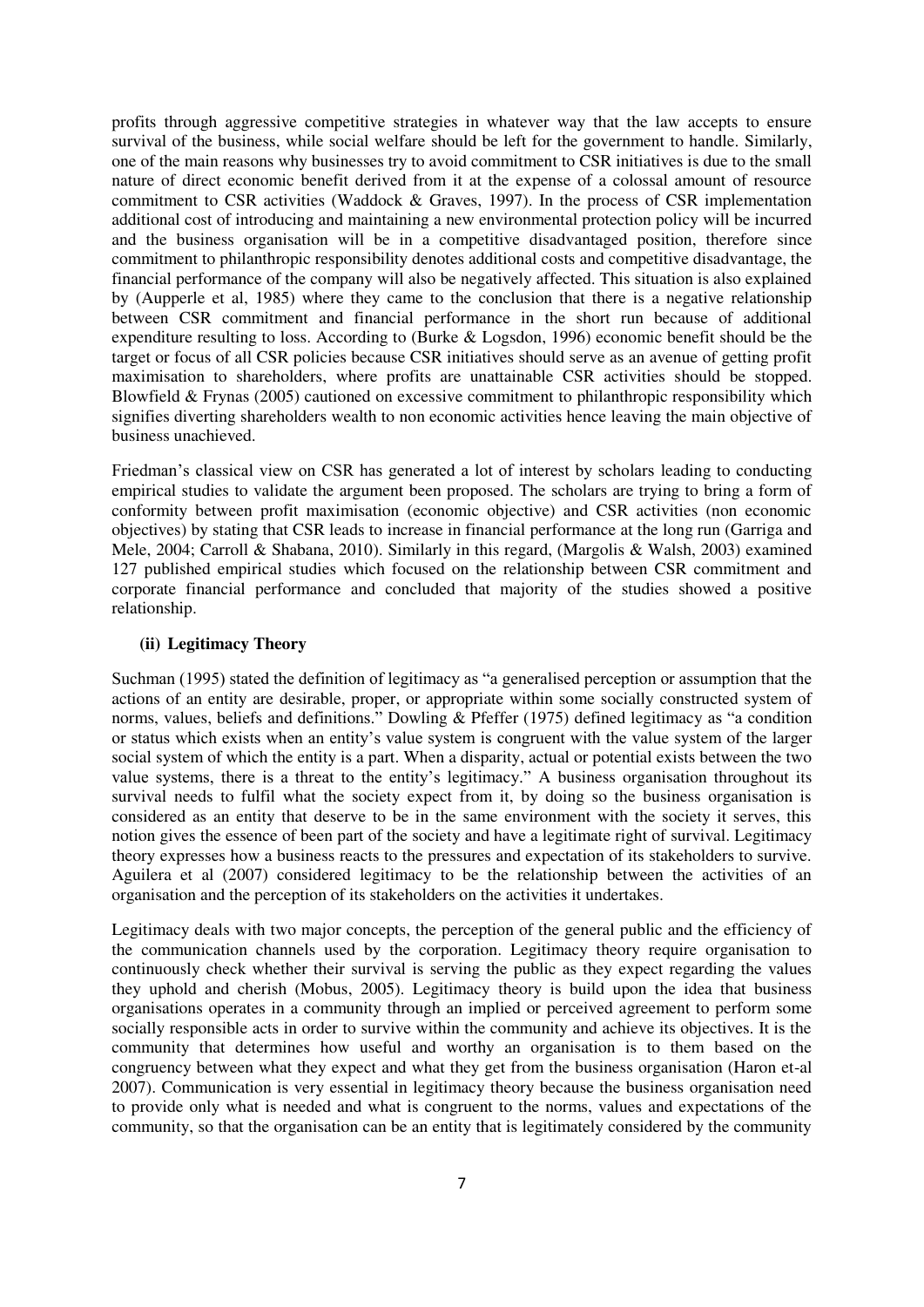as a unit that serves them (Deegan 2000). Under legitimacy theory communicating CSR initiatives is a source of initiating and protecting organisational legitimacy.

Pattern (1992) observed that there is a positive relationship between disclosure of CSR initiatives and organisational legitimacy. (Deegan and Rankin 1997; Brown and Deegan 1998) all concur to this finding. Previously, financial performance is regarded as a yardstick for determining organisational legitimacy, but now it is the way that the organisation serves the community that determines it legitimacy to survive. Campbell (2000) pointed out that disclosure of CSR initiatives bridges the legitimacy gap between how an organisation is perceived and how it wants to be perceived. Moir (2001) argued that legitimacy theory is a form of social contract that impliedly exists between stakeholders and the business organisation, its fulfilment determines the survival of the organisation. (Pallazo & Scherer, 2006; Dijken, 2007) expressed that seeking for organisational legitimacy is now a critical area of concern to Multinational corporations because the perception of NGO"s and host communities forces the MNC"s to change their attitudes on human rights issues, child labour, forced labour, exposing workers to unsafe working conditions etc.

#### **(iii)Agency Theory**

This refers to a situation in the process of conducting business where the owner of the business organisation (principal) utilizes the expertise of an agent (appointed manager) to perform some tasks on his behalf (Heath & Norman, 2004). This express the relationship between the agents (managers) and the principals (Shareholders/Investors), the managers are acting as agents to the shareholders, they are the ones responsible for decision making and implementing it in running the affairs of a business organisation, and they also are having access to information that even the owners cannot get (Fama & Jensen, 1983). One of the major issues or fundamental problem that this form of legal relationship presents to the principal is the need to have a constant scrutiny on each step taken by their agent, therefore the principal also needs financial information update at regular basis to help in monitoring the gains achieved from delegating responsibility to the agent (Hendriksen & Breda, 1992). It is naturally assumed that agents know more of a corporation than the principal. Due to this perception some agents can at times exercise their discretion to maximise their utility at the expense of the principal as noted in (Salazar & Husted, 2008). To ensure compliance with the principal"s directive there must be a provision for agency cost, bonding costs and monitoring to motivate the agent in delegating on behalf of the principal. Since delegation of responsibility and contractual obligation are vested on the shoulders of the agent, all his actions are considered acts of the principal and if within the legal framework been conducted it is deemed acceptable.

The agency theory literatures are all focusing on how to maintain the relationship between the agent and the principal so that owners and managers can all get what they expect due to the benefits of proper delegation of authority to agents.

#### **(iv) Stakeholders Theory**

This theory focuses on the relationship between the business organisation and any single individual or group of people or functional bodies that are involved in the process of achieving organisational objectives. Stakeholders can be defined as any group or individual that can affect or be affected by the process of achieving business objectives (Freeman, 1984). A stakeholder as defined by (Clarkson, 1995) is any person or group of people that are having an ownership right or any form of interest or claim on an organisation. Starik (1995) include humans and non-human entities in his definition of stakeholders. He regarded the natural environment as the non-human stakeholder because of the implications and relevance it has on CSR policies. Jones (1999) classified stakeholders into two groups; primary and secondary groups. The primary group consist of those who influence the survival of the organisation in a direct manner, their continuous participation keep the organisation surviving. The organisation depends solely and directly on the participation of its primary stakeholders. The organisation can only survive if its managers utilise their skills in creating valuable products to satisfy its shareholders, customers, suppliers, investors, employees, and government. Secondary stakeholders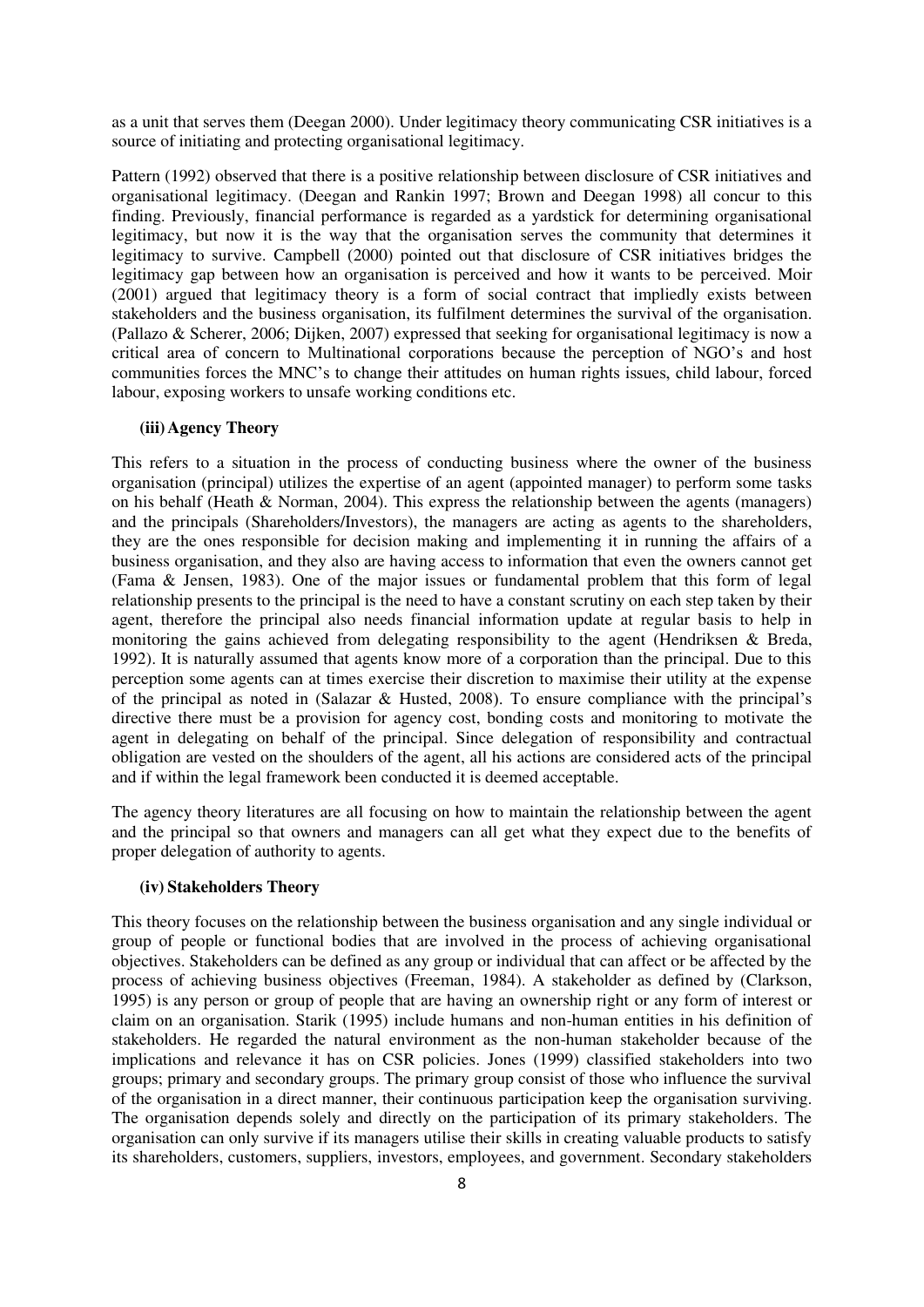are the group that does not have a direct impact on achievement of organisational objectives, their role is less in importance, impact and the survival of the organisation does not depend on their participation.

The stakeholder"s theory is the extension of objectives beyond profit maximisation to include the rights and claims of non-shareholders (Mitchell et al, 1997). The theory is mainly classified into three classes; descriptive, instrumental, and normative. The descriptive explain how to manage or communicate with stakeholders, the normative deals with how to treat stakeholders, and instrumental deals with the relationship between stakeholders and corporate performance (Donaldson & Preston, 1995). Since a business organisation is having different types of stakeholders it would be very difficult to have all their different demands attended to at the same time as expressed in (Mele, 2008). Despite the criticism which the stakeholders theory receives like serving as an excuse for managerial opportunism, destruction of business accountability in an attempt to satisfy all stakeholders which is impossible as noticed in (Jensen, 2000; Sterberg, 2000), the theory is supported by empirical studies which indicates that a lot of organisations engage in CSR to serve stakeholders demands (Maignan & Ferrell, 2000). The stakeholder's theory according to (Pirsch et al, 2007) broadened the objectives of business organisations apart from profit maximisation to include satisfying stakeholder's needs as objectives of business organisations. Blair (1995) and Clarkson (1995) explained that stakeholder"s theory specifies how to implement CSR not leaving it as an abstract terminology. Under this theory managers are expected to specify their stakeholders and target each group with a certain policy to ensure its responsibilities are settled. This approach in implementing CSR initiatives in the long run leads to success in achieving organisational goals. Corporate performance is measured by the way an organisation satisfies its stakeholders because there is a positive relationship between stakeholder"s satisfaction and corporate performance (Ruff et al, 2001; Waddock and Graves, 1997).

# **(v) Institutional Theory**

(Scott & Christensen, 1995) identified institutional theory as an external factor that influences the way an organisation act. Institutional theory is having a link with the way an organisation perform its CSR practice because one of the drivers to CSR performance is the pressure exerted by stakeholders and competitors, the organisation need to meet multiple demand expected from it and act according to accepted norms in the industry, because organisational legitimacy and survival could be at stake if an organisation fail to conform with acceptable institutional norms (Dimaggio & Powell, 1983). Similarly, conformity with accepted institutional norms is positively related with accessibility to resources and achieving organisational legitimacy (Oliver, 1991). Normally, an organisation accepts and interprets features or practices that are institutionalised or regarded as acceptable acts to be a social unit that operates within an industry (Scott, 2008). Therefore, institutional theory deals with how organisational decisions are formed, negotiated and transformed into reality by observing what the industry or competitive environment upholds. The activities of a corporate body is shaped by the dominant organisation within the field it operates (Brammer et-al, 2012).

The process of trying to conform to institutional norms and practices makes an organisation to imitate what others are doing so as to be socially acceptable; this is known as isomorphism which can be either institutional or competitive. There are three motivating factors which leads to isomorphism they are; coercive mechanism, normative mechanism and mimetic. The last one which is mimetic mechanism is as a result of the voluntary urge to imitate other competitors expecting they have an acceptable standard (Amran & Siti-Nabiha, 2009). Normative mechanism is when imitation is regarded as a necessity to conform to certain requirements for being within the institutional framework like guidelines from professional bodies and academic centres. Coercive mechanism relates to imitation by force, or persuasion, or invitation to sign an agreement. This happens when an organisation relies on another organisation and cannot stand independently on its own. The main aim of institutional theory is the institutionalisation of behaviour. According to this theory, institutions can influence organisational behaviour amidst its counterparts within the same industry. Institutions can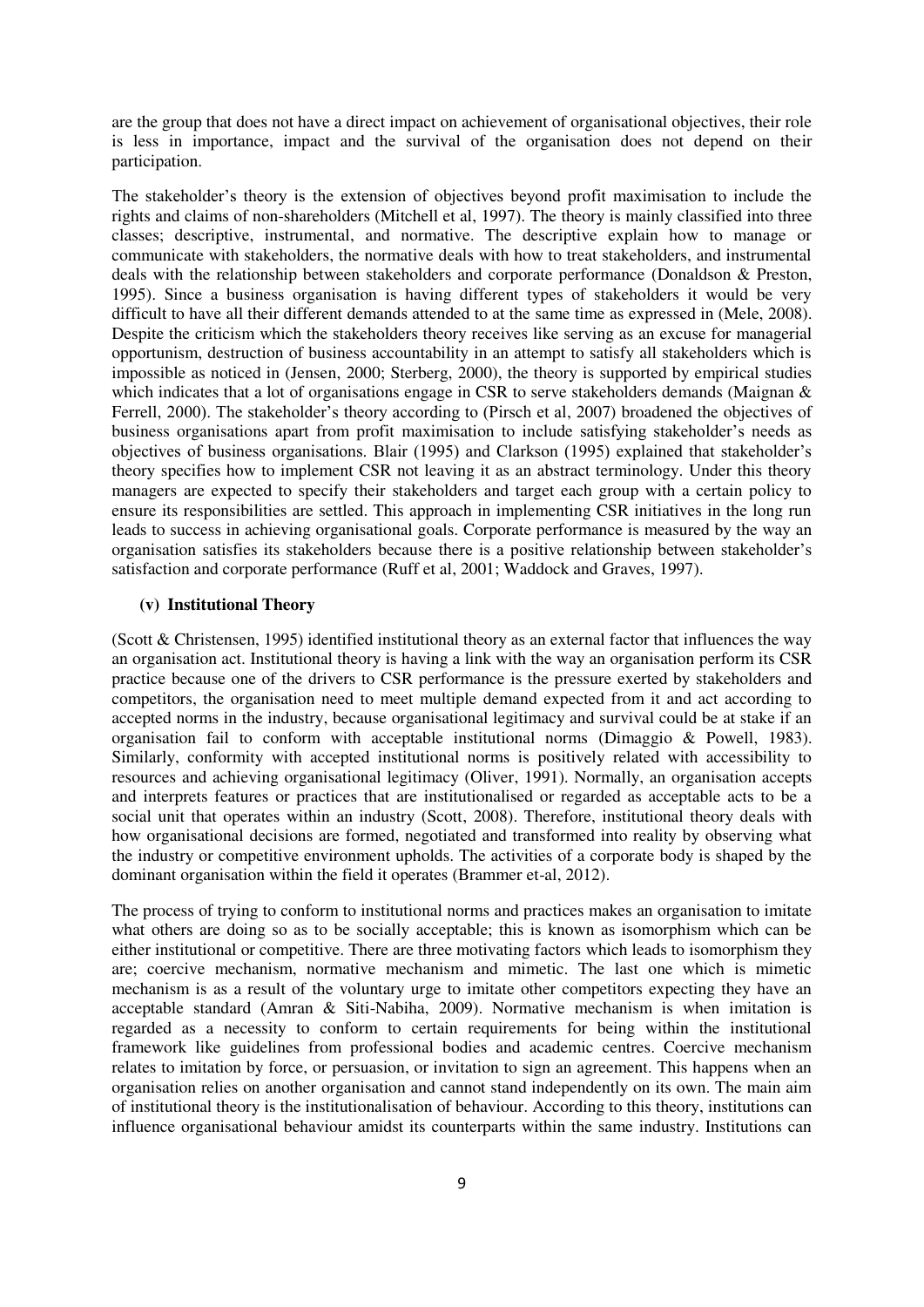establish acceptable and recognised standards, norms, specifications or mode of operation used within industries (Kang & Moon, 2012).

# **(vi)Instrumental Theory**

Instrumental theory looks at CSR from the perspective of a strategist aiming to take CSR practice as an indispensable opportunity to exploit and get benefits for the business organisation. This theory emphasises on linking CSR practices with profit maximisation to benefit different stakeholders. Burke and Logsdon (1996) noted that economic benefits derived from implementation of CSR policies show how an organisation is effective in using the instrumental/strategic theories of CSR. When an organisation utilises CSR commitments to support its core business activities and accomplish its missions effectively accompanied by getting a substantial high yields then CSR assumes a strategic position in the decision making process of that organisation.

Classical view theory and instrumental/strategic theory are similar when it comes to supporting wealth maximisation as a sole responsibility to shareholders. The only difference between the two theories is that classical is an extreme position on profit motive at the expense of satisfying the community, while instrumental theory tries to adopt or execute CSR commitments once it can be a strategic point for increase in reputation and wealth maximisation (Garriga & Mele, 2004). A lot of studies support the instrumental CSR theory because there is a positive relationship between CSR practice and financial performance (Ruff et-al 2001; Goll & Rasheed 2004; Mittal et-al, 2008; Dowell et-al, 2000; Herremans et-al, 1993; Luo & Bhattcharya, 2006). Therefore, instrumental theory supports engaging in CSR practices if it leads to profitability and good image creation or reputation. Johnson (2003) noted that a positive relationship between CSR and financial performance is achievable by having competitive advantage, strategising in target areas and maximising the shareholders value. Strategising through CSR practices as a tool for enhancing corporate image is also found to be positively related with customer"s loyalty (Lafferty et-al, 1999; Rahizah et-al, 2011).

# **(vii) Islamic CSR** - **The Theory of Public good (Maslaha)**

Scholars agree that religion influences people"s habits, values, and attitudes and their entire lifestyle which translates into influencing how people conduct business transactions and how they behave in an organised set up (Jamali & Sidani, 2013; Chapra 2000). They all agree that religion as a means of identifying behaviour should be interpreted in ways that are compatible and understandable to provide a framework for socio economic and institutional benefits (Dusuki & Abdullah, 2007).

The Shariah as a comprehensive framework consist of three elements to enable the realisation of the objectives of Shariah. The first is Aqidah which represents the belief of a Muslim in the Islamic faith. Second is the Akhlaq which is the code of conduct on morality and ethical practices. Lastly we have the main body of understanding the practical aspects of the shariah know as fiqh. The first two always remain unchanged but the third is subject to changes in giving solutions to contemporary situations through analogical deduction or reasoning (Siwar & Hossain, 2009).

The concept of Maslaha "the public good" is simply an introduction of something new for the interest of the public, or promoting the welfare of the public and preventing evil or all forms of bad practices. In applying the doctrine of the Maslaha three conditions must be met. It must only be on transactions (muámalat) not on any form of (ibadat) because rulings on ibadat (forms of worship) are fixed or unchangeable (tauqifiyya). It should be in line with the principle of (Daf al mafasid) preventing evil first before considering benefits. Priority should be placed first on (Dharuriyat) the essentials (i.e the safeguarding of faith, life, intellect, posterity, and wealth) before (Hajiyat) the supplements and lastly (tahsiniyat) the embellishments (i.e voluntary charity, good manners and good relationship with others). The categorisation of the Public good (Maslaha pyramid) is diagrammatically presented in a pyramid form showing priority shift from first the essentials to supplements and finally lowest priority given to embellishments. The Maslaha pyramid serves as a guide and basis for prioritisation and development of CSR policies for business organisations. The tree levels of the maslaha pyramid are all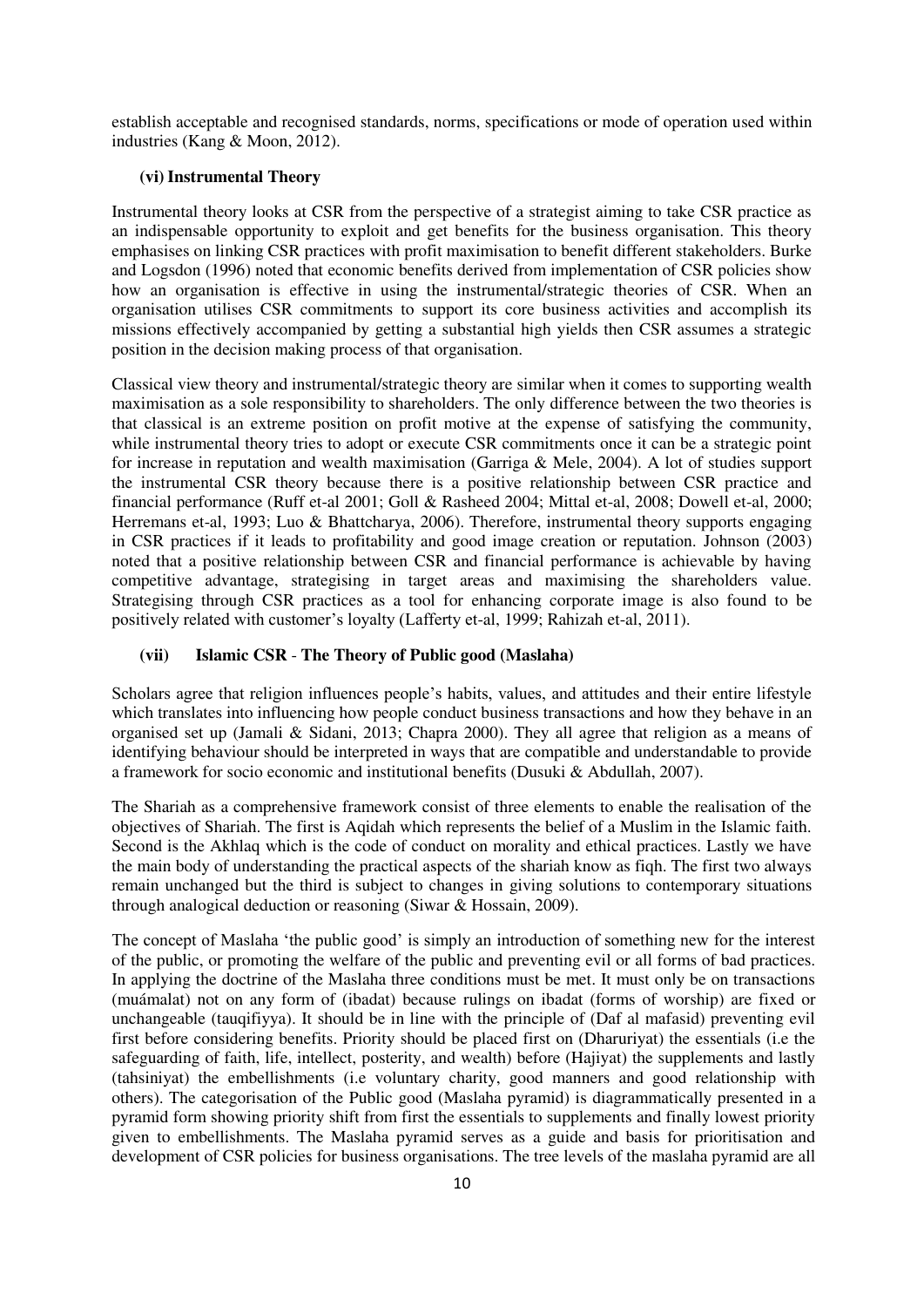interrelated to one another and mutually dependent, they depict the priority attached to the three levels in the process of implementing Islamic CSR. The maslaha pyramid is shown below;



Source: (Dusuki & Abdullah, 2007)

The table below gives the summary of basic theories in CSR with the sources, variables in consideration and summary of findings from literatures using the theories

| <b>Theory</b>  | <b>Literatures &amp; Variables</b>                                                                                   | <b>Summary of Findings</b>                                                                                  |
|----------------|----------------------------------------------------------------------------------------------------------------------|-------------------------------------------------------------------------------------------------------------|
|                |                                                                                                                      |                                                                                                             |
| Classical view | Friedman (1962, 1970) Falck & Heblich<br>(2007) Dowell et-al (2000) Waddock &<br>Graves (1997) Aupperle et-al (1985) | The responsibility of business is shareholders wealth<br>maximisation                                       |
|                | Burke & Logsdon (1996) Blowfield &                                                                                   | Profit maximisation is a main objective.                                                                    |
|                | Frynas (2005) Moir (2001) Levitt (1983)                                                                              | Social welfare is to be fulfilled by<br>government without resorting to partnership                         |
|                | Wealth maximisation, business and<br>shareholders, Government and Society,                                           | with private enterprises                                                                                    |
|                | Relationship between business and<br>society, objectives of business and                                             | Primary objective of business organisations<br>is to maximise profits through aggressive                    |
|                | government control, responsibilities of<br>government and business organisations                                     | competitive strategies as long as it is<br>acceptable legally and leave all social<br>welfare to government |
|                |                                                                                                                      |                                                                                                             |
|                |                                                                                                                      | Profit maximisation within the confines of                                                                  |
|                |                                                                                                                      | the law as long as the law accepts, the                                                                     |
|                |                                                                                                                      | organisation should seek for profit                                                                         |
|                |                                                                                                                      | maximisation only                                                                                           |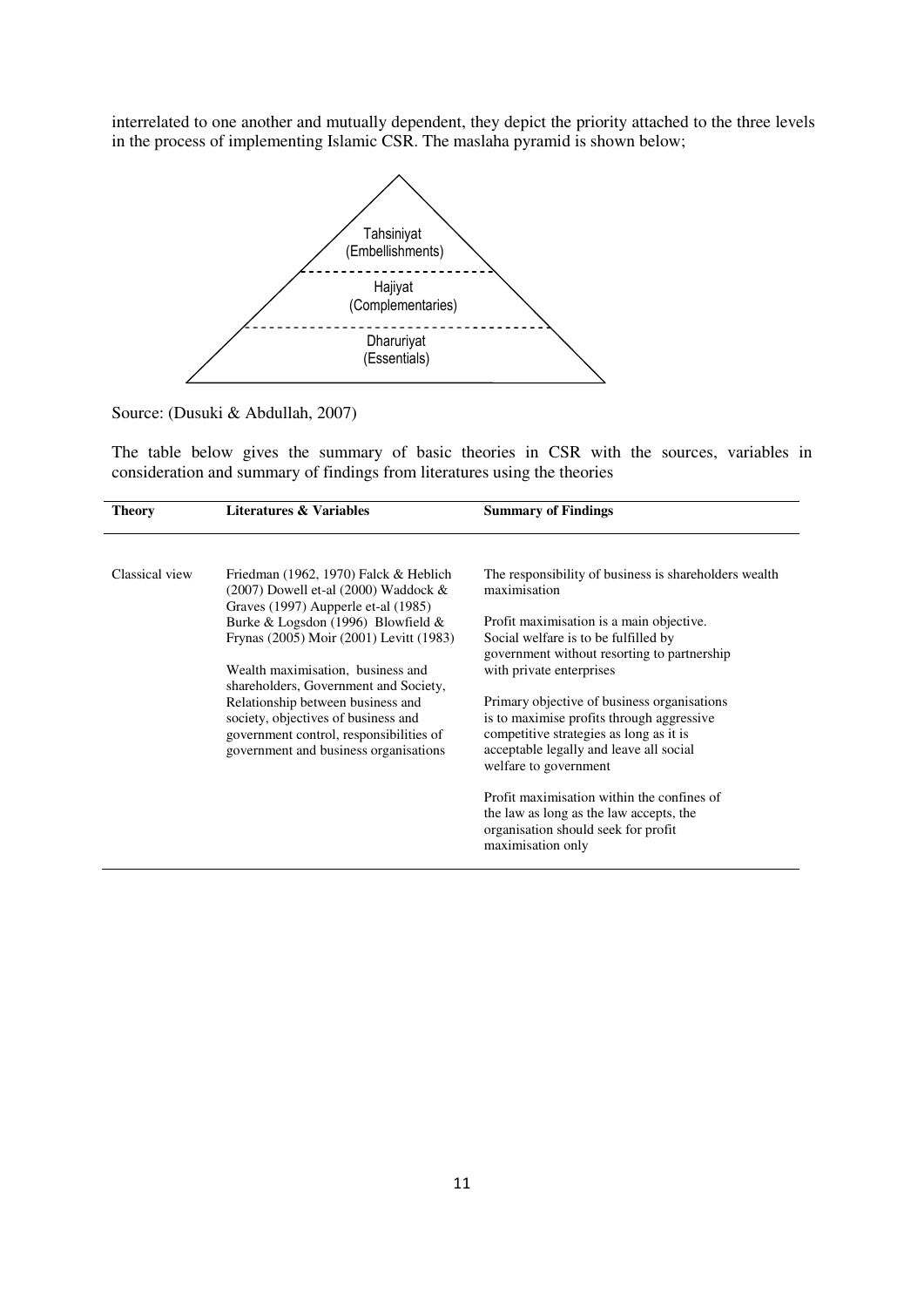| <b>Theory</b> | <b>Literatures &amp; Variables</b>                                                                                                                                                                                                                                                                                                                                                                                                            | <b>Summary of Findings</b>                                                                                                                                                                                                                                                                                                                                                                                                                                                                                                                                                                                             |
|---------------|-----------------------------------------------------------------------------------------------------------------------------------------------------------------------------------------------------------------------------------------------------------------------------------------------------------------------------------------------------------------------------------------------------------------------------------------------|------------------------------------------------------------------------------------------------------------------------------------------------------------------------------------------------------------------------------------------------------------------------------------------------------------------------------------------------------------------------------------------------------------------------------------------------------------------------------------------------------------------------------------------------------------------------------------------------------------------------|
| Agency        | Heath & Norman (2004) Hendriksen &<br>Breda (1992) Fama & Jensen (1983)<br>Salazar & Husted (2008) Lee (2008)<br>Agents (managers), principals<br>(shareholders), the relationship between<br>the two parties and its effects on CSR<br>implementation, delegation of power to<br>perform tasks, contractual agreement and<br>its effects on CSR implementation                                                                               | This express the relationship between the agents<br>(managers) and the principals<br>(Shareholders/Investors), the managers are acting as<br>agents to the shareholders<br>Managers are agents of the shareholders assuming<br>responsibilities on their behalf. This goes with legal<br>obligations<br>Managers have access to information which<br>shareholders don't have, because they are responsible<br>for decision making on behalf of the shareholders<br>There is a contractual agreement between the agent<br>and the principal whereby delegation of power to<br>make some decisions is given to the agent |
| Institutional | Amran & Siti Nabiha (2009) Scott &<br>Christensen (1995) Scott (2008) Dimaggio<br>& Powell (1983) Oliver (1991) Brammer<br>et-al (2012) Kang & Moon (2012)<br>Factors influencing organisational act,<br>Pressure from Stakeholders, relationship<br>between institutional norms and<br>organisational legitimacy isomorphism,<br>coercive mechanism, normative<br>mechanism, mimetic mechanism,<br>institutional and competitive isomorphism | Institutional theory is having links with organisational<br>legitimacy<br>Conformity with institutional norms is positively<br>related with accessibility to resources and achieving<br>organisational legitimacy<br>Survival and legitimacy of an organisation depends on<br>how it embraces institutional norms<br>In trying to achieve conformity between organisation<br>and its competitive environment, activities of a<br>corporate body must reflect the dominance of<br>institutional characteristics                                                                                                         |
| Stakeholder   | Maignan and Ferrell (2000) Clarkson<br>(1995) Donaldson and Preston (1995)<br>Mele (2008) Mitchell et-al (1997)<br>Freeman (1984) Pirch et-al (2007) Ruff et-<br>al $(2001)$<br>Stakeholders rights, CSR policies from a<br>Stakeholders perspective, responsibilities<br>to stakeholders, measuring corporate<br>performance by stakeholders satisfaction                                                                                    | A business organisation is a social institution<br>responsible to both internal and external bodies<br>CSR practices are based on the stakeholders value<br>oriented system<br>The foundation of every CSR policy should target<br>stakeholders rights and their perspective of CSR<br>practice<br>Corporate performance is measured by the way an<br>organisation satisfies its stakeholders<br>Stakeholders theory broadens the objectives of<br>business from profit maximisation to satisfaction of<br>stakeholders needs as objective of business<br>organisation                                                 |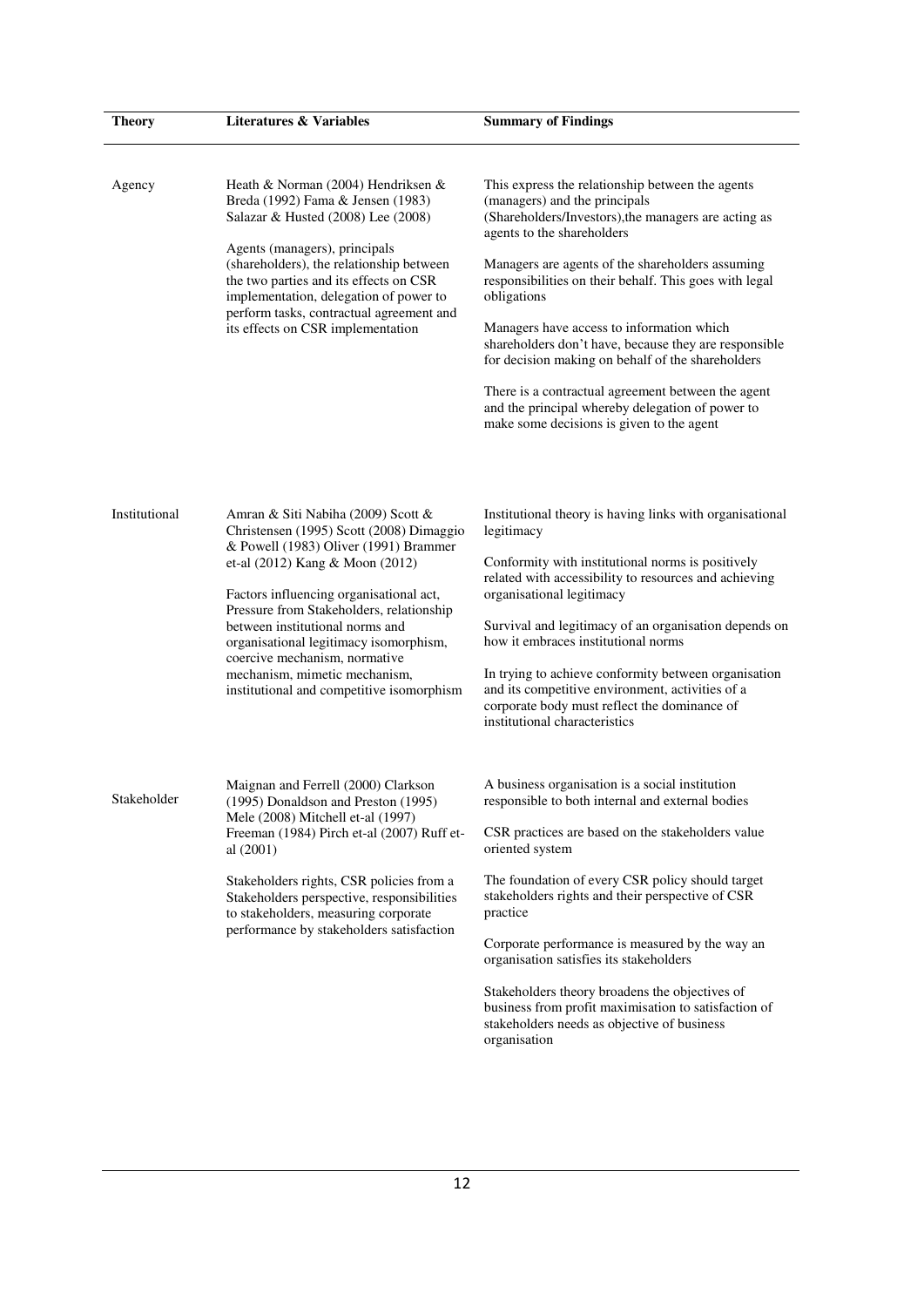| <b>Theory</b> | <b>Literatures &amp; Variables</b>                                                                                                                                                                                                                                                                                                                                                                                                                                                                                                                                                                                                                                                                                    | <b>Summary of Findings</b>                                                                                                                                                                                                                                                                                                                                                                                                                                                                                                                                                                                                                                                                                                                                                                                                                                                                                                                                                                                                                               |
|---------------|-----------------------------------------------------------------------------------------------------------------------------------------------------------------------------------------------------------------------------------------------------------------------------------------------------------------------------------------------------------------------------------------------------------------------------------------------------------------------------------------------------------------------------------------------------------------------------------------------------------------------------------------------------------------------------------------------------------------------|----------------------------------------------------------------------------------------------------------------------------------------------------------------------------------------------------------------------------------------------------------------------------------------------------------------------------------------------------------------------------------------------------------------------------------------------------------------------------------------------------------------------------------------------------------------------------------------------------------------------------------------------------------------------------------------------------------------------------------------------------------------------------------------------------------------------------------------------------------------------------------------------------------------------------------------------------------------------------------------------------------------------------------------------------------|
| Legitimacy    | Deegan (2000) Suchman (1995) Aguilera<br>et-al (2007) Mobus (2005) Haron et-al<br>(2007) Dowling & Pfeffer (1975) Deegan<br>& Ranking (1997) Pattern (1992) Brown<br>& Dacin (1999) Dijken (2007) Pallazo &<br>Scherer (2006) Campbell (2000)<br>Environmental protection, Corporate<br>citizenry, relationship between CSR<br>activities and stakeholders perception,<br>expectation of society and CSR<br>initiatives, communication effectiveness in<br>achieving legitimacy, relationship between<br>CSR disclosure and organisational<br>legitimacy, legitimacy gap, organisational<br>legitimacy and CSR practices, MNC's in<br>host communities, congruency in value<br>system of organisation and the society | CSR is a response to the environmental pressures<br>involving social, political and economic forces to<br>achieve legitimacy<br>Organisations engage in CSR to gain legitimacy or<br>moral standing from stakeholders who exert pressure<br>on implementation of CSR commitments<br>Serving the public as they expect considering the<br>values they cherish and uphold<br>It is the community that determines the CSR<br>initiatives they get from the organisation. The higher<br>the rate of conformity between their expectations and<br>what they get in CSR initiatives the higher the<br>legitimacy accorded to the organisation<br>There is a positive relationship between CSR<br>disclosure and organisational legitimacy<br>Engaging in CSR increases organisational legitimacy<br>Financial performance ceases to fully realise<br>organisational legitimacy if compared to serving the<br>community as a determinant for its legitimacy<br>Legitimacy gap exist if CSR initiatives does not tally<br>with the expectations of the community |
| Instrumental  | Garriga and Melé (2004) Herremans et-al<br>(1993) Johnson (2003) Luo & Bhatcharrya<br>(2006) Lafferty et-al (1999) Rahizah et-al<br>(2011)<br>Strategy, competitiveness, corporate<br>image, customer relationship management,<br>CSR policies, relationship between CSR<br>and financial performance with strategy as<br>a mediating factor                                                                                                                                                                                                                                                                                                                                                                          | Social responsibility is part of the business strategy for<br>reasons of good image, public relations ploy, and<br>firm's competitive advantage<br>CSR is a vital tool for strategising through restoration<br>of goodwill and achieving a competitive advantage<br>Enhancing corporate image through CSR practice is<br>positively related with customers loyalty                                                                                                                                                                                                                                                                                                                                                                                                                                                                                                                                                                                                                                                                                       |
| Islamic       | Dusuki & Abdullah (2007) Jamali &<br>Sidani (2013) Siwar & Hossain (2009)<br>Chapra (2000)<br>Allah, Vicegerency, Human beings,<br>Natural environment, Justice and<br>equilibrium, Rights and responsibilities,<br>responsible acts, mandatory and<br>recommended CSR, relationship between<br>Objectives of the Shariah and public good                                                                                                                                                                                                                                                                                                                                                                             | CSR is part of a collective religious obligation<br>inspired by the taqwa dimension (God consciousness)<br>Relationship between the Creator and creatures, the<br>relationship between man and his fellow brothers, the<br>relationship between man and the natural environment<br>Spiritual guidance on conducts, CSR also inclusive,<br>how man relates with God in fulfilling CSR<br>obligations through an Islamic framework                                                                                                                                                                                                                                                                                                                                                                                                                                                                                                                                                                                                                         |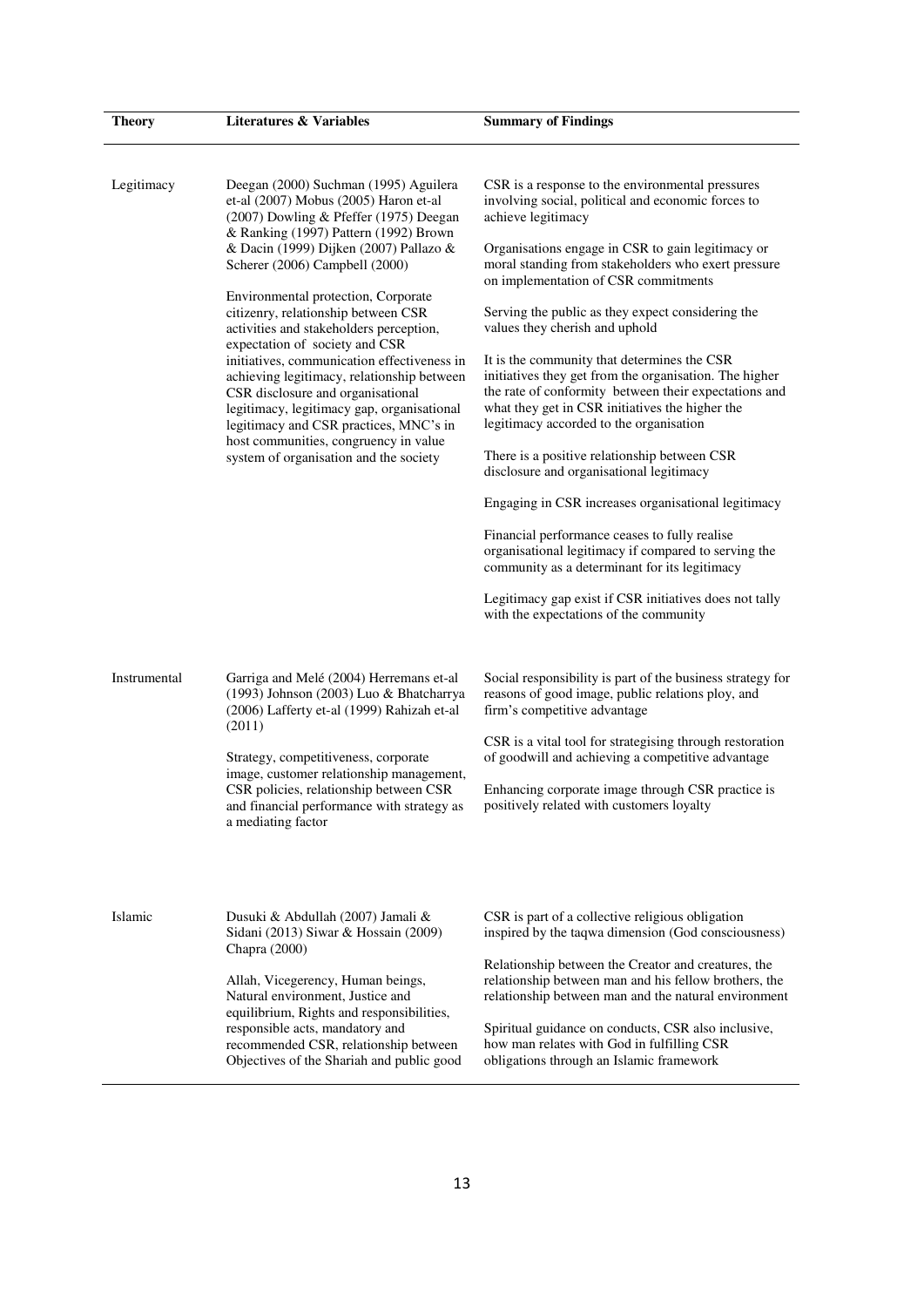#### **4.1 - Conclusion**

From the literature reviewed the term CSR does not have a single agreed upon definition which is encompassing without need to changes in conformity with new realities. The lack of homogeneity in definitions could be attributed to the ever-changing roles of CSR in business management practice. The definitions in the 50s and 60s are all showing the need for philanthropic activities to contribute towards societal welfare and development. The area of focus for scholars in defining CSR at this period is interpreted as voluntarism and contributing towards social welfare. The next stage is the period of growing concern and awareness on workers" rights, stakeholder satisfaction and relationship management, regulated CSR practice and consumer protection. The final stage is the instrumentality and sustainability period which shows the adoption of CSR as a strategic tool in achieving organisational objectives. CSR is highly institutionalised and standardised by different international indexes of responsible investing and sustainability currently. The core characteristics of CSR are the same area of focus emphasised by different scholars in defining what CSR stands for. In a nutshell it is the features which depict CSR performed by business organisations starting with voluntary activities, managing external factors, stakeholder management, alignment of social and economic responsibilities, considering practices and values and finally extending CSR activities beyond philanthropy. The theoretical part of CSR deals with the rationale of applying some theories in studying the impacts of CSR on corporate performance and reputation, the classical theory constitute the view of shareholders who are better off if the business minimise spending on CSR but they can sacrifice for more gain in the long run. The remaining theories all emphasise taking CSR as integral part of strategy for achievement of organisational objectives.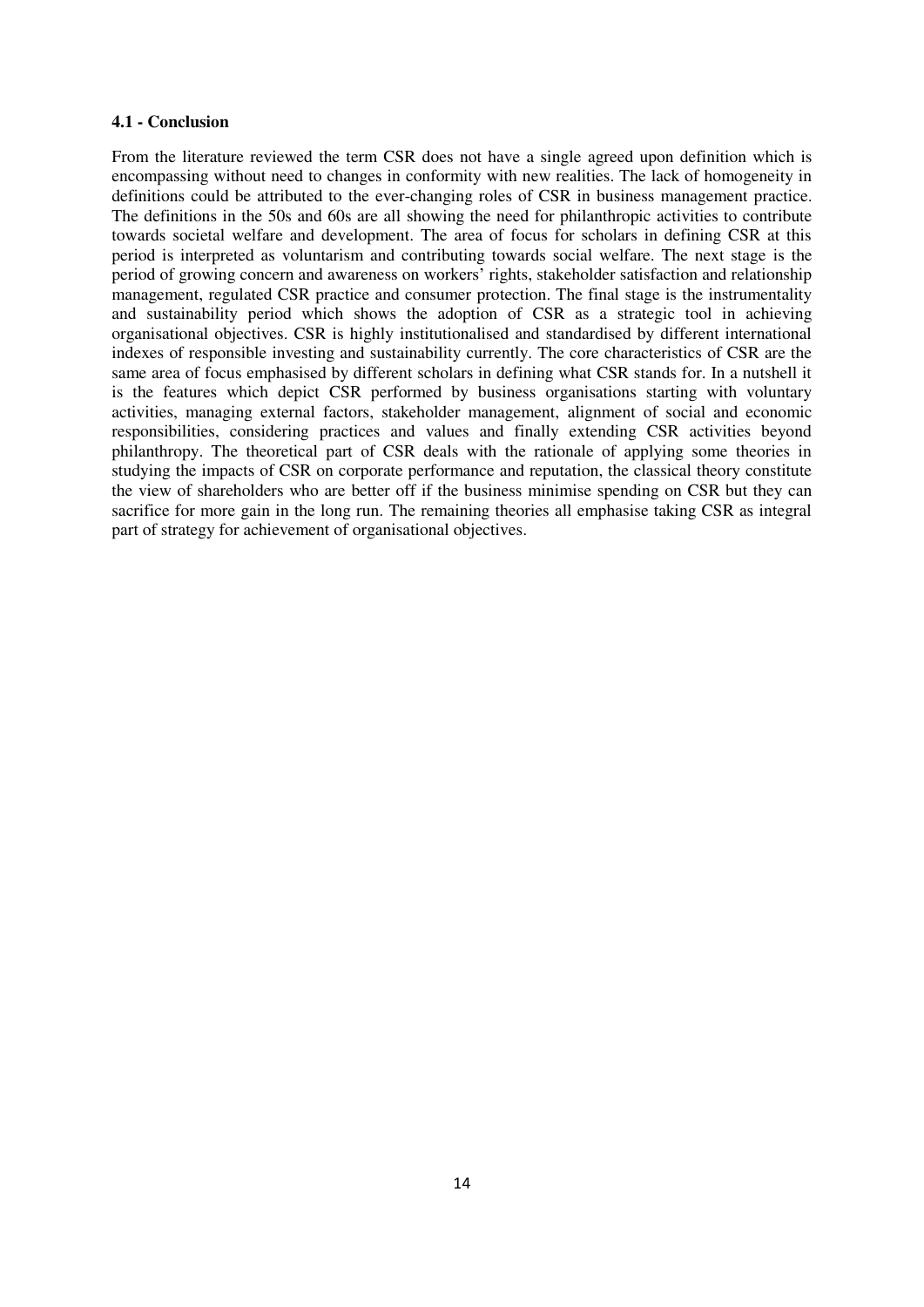#### REFERENCES

- Aguilera, R.V., Rupp, D.E., Williams, C.A., and Ganapathi, J. (2007) Putting the S back in corporate social responsibility: a multilevel theory of social change in organisations, Academy of Management Review, 32 (3), pp. 836-863
- Ahmad, A.H., Murtala, I., & Bashiru, D. (2014) Exploring the Roles of Stakeholder Engagement and Stakeholder Management in CSR Practice, Australian Journal of Business and Management Research, Vol.4 No.5, pp. 1-8
- Amran, A., & Siti-Nabiha, A. (2009). Corporate social reporting in Malaysia: a case of mimicking the West or succumbing to local pressure. Social Responsibility Journal, 5(3), 358-375
- Aupperle, K.E., Carroll, A.B. and Hatfield, J.D. (1985) An empirical examination of the relationship between corporate social responsibility and profitability, Academy of Management Review, 28 (2), pp. 446- 463
- Blair, M.M. (1995). Ownership and Control: Rethinking Corporate Governance for the Twenty-First Century. Washington: Brookings Institution
- Blowfield, M., and Frynas, J.G. (2005) Setting New Agendas: Critical Perspectives on Corporate Social Responsibility in the Developing World, International Affairs 81(3): 499–513
- Bowen, H. (1953) Social Responsibilities of the Businessman, Harper, New York
- Brammer, S., & Millington, A. (2008) Does it pay to be different? An analysis of the relationship between corporate social and financial performance, Strategic Management Journal, Vol. 29 No. 12, pp. 1325-43
- Brammer, S., Jackson, G., & Matten, D. (2012) Corporate social responsibility and institutional theory: New perspectives on private governance, Socio-economic review, 10, 3-28
- Brown, N., & Deegan, C. (1998) The public disclosure of environmental performance information a dual test of media agenda setting theory and legitimacy theory, Accounting and Business Research, 29(1), pp. 21-42
- Brown, T.J., & Dacin, P.A. (1997) The company and the product: Corporate associations and consumer product responses. Journal of Marketing, 61(1), 68–84
- Burke, L., and Logsdon, J.M. (1996) How corporate social responsibility pay off. Long Range Planning, 29 (4), pp. 495-502
- Campbell, D.J. (2000) Legitimacy theory or managerial reality construction, Corporate Social Disclosure in Marks and Spencer Plc corporate reports, 1969-1967, Accounting Forum, 24 (1), pp. 80-100
- Carroll, A.B. (1979) A three-dimensional conceptual model of corporate performance, Academy of Management Review, Vol. 4, pp. 497-505
- Carroll, A.B. (1999) Corporate social responsibility: evolution of a definitional construct, Business and Society, Vol. 38, pp. 268-95
- Carroll, A.B. (2008) A history of corporate social responsibility: concepts and practices, in Crane, A. et al (eds), The Oxford Handbook of Corporate Social Responsibility, Oxford University Press, pp. 19-46
- Carroll, A.B., & Shabana, K.M. (2010) The business case for corporate social responsibility: A review of concepts, research and practice, International journal of management reviews, vol. 12 (1): 85-105
- Chapra, M.U. (2000) The future of economics: An Islamic perspective, The Islamic foundation, Leicester, U.K
- Choi, J. (1999) An investigation of the Initial Voluntary Environment Disclosure Make in Korean Semi Annual Financial Reports. Pacific Accounting Review, 11(1), 73- 102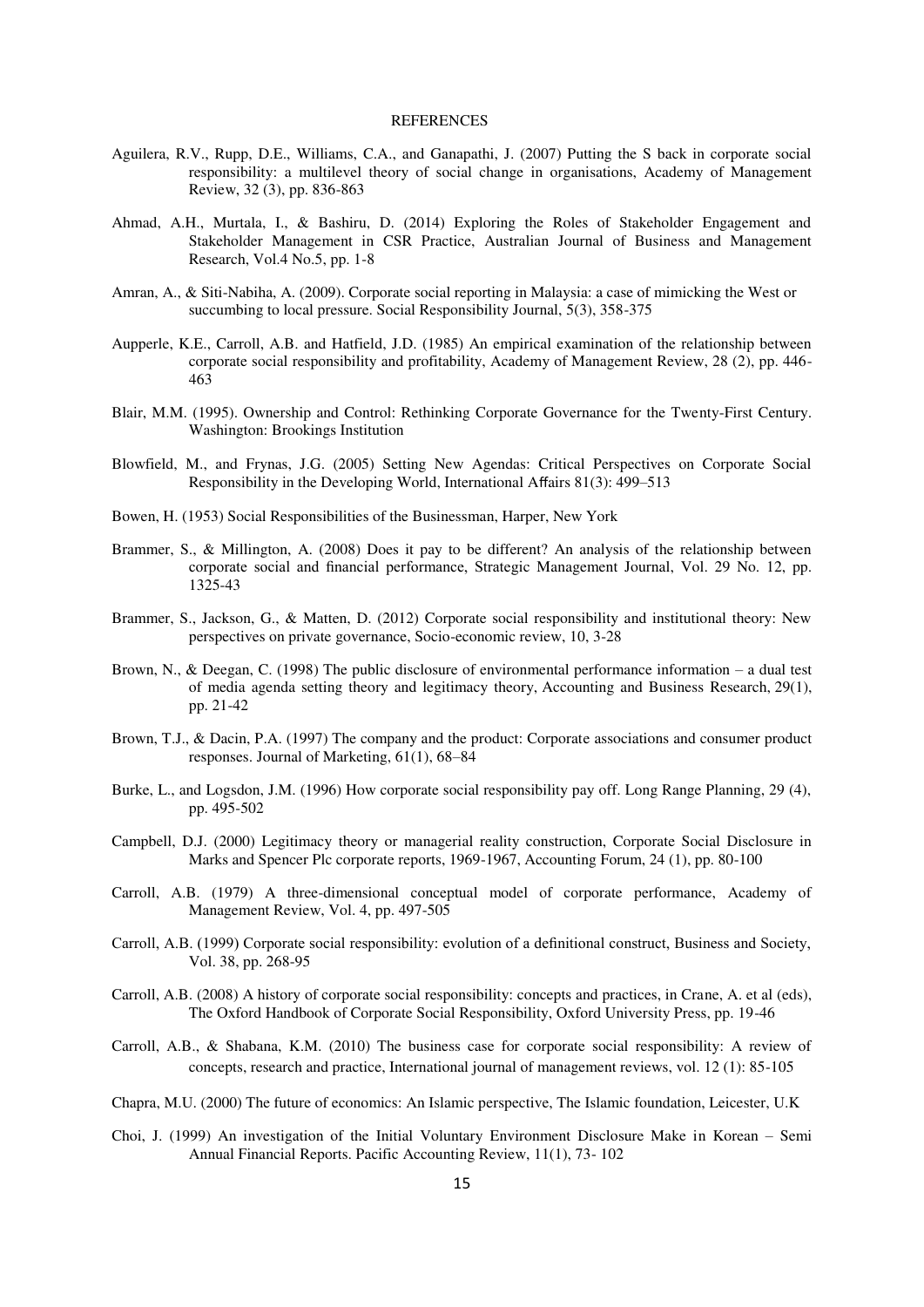- Clarkson, M.B. (1995) A stakeholder framework for analyzing and evaluating corporate social performance, Academy of Management Review, 20 (1), pp. 92-117
- Clay, J. (2005) Exploring the Links between International Business and Poverty Reduction: A Case Study of Unilever in Indonesia, by Oxfam GB, and Unilever, Oxford press
- Cochran, P.L., & Wood, R.A. (1984) corporate social responsibility and financial performance, Academy of Management Journal, vol. 27, pp. 42-56
- Crane, A., Matten, D., & Spence, L. (2008) Corporate social responsibility: Readings and cases in a global context,  $2<sup>nd</sup>$  edition, Routledge pp.3-26
- Dahlsrud, A. (2008) How Corporate Social Responsibility is defined: an Analysis of 37 Definitions, Corporate Social Responsibility and Environmental Management, Vol. 15, pp.1-13
- Deegan, C. (2000) Financial Accounting Theory, McGraw Hill Book Company, Sydney
- Deegan, C., and Gordon, B. (1996) A Study of the Environmental Disclosure Practices of Australian Corporations, Accounting and Business Research, vol. 26, no. 3, PP.1 87-199
- Deegan, C., and Rankin, M. (1997) The materiality of environmental information to users of annual reports. Accounting, Auditing and Accountability Journal, vol. 10, no. 4, pp. 562-583
- Dijken, F.V. (2007) Corporate Social Responsibility: Market regulation and the evidence, Managerial Law, 49, (4), pp. 141-184
- DiMaggio, P., & Powell, W. (1983) The Iron Cage Revisited: Institutional Isomorphism and Collective Rationality in Organizational Fields, American Sociological Review 48, 147–160
- Donaldson, T., and Preston, L.E. (1995) The stakeholder theory of corporation: Concepts, evidence and implications. The Academy of Management Review, 20 (1), pp. 65-91
- Dowell, G., Hart, S. and Yeung, B. (2000) Do corporate global environmental standards create or destroy market value? Management Science, 46 (8), pp. 1059-1074
- Dowling, J., and Pfeffer, J. (1975) Organizational Legitimacy: Societal Values and Organizational Behaviour, Pacific Sociological Review, vol. 18, no. 1, pp. 122-136
- Drucker, P.F. (1954) The Practice of Management, Collins, New York USA
- Duarte, F. (2010) Working with Corporate Social Responsibility in Brazilian Companies: The Role of Managers" Values in the Maintenance of CSR Cultures, Journal of Business ethics Volume 96, Issue 3, pp. 355-368
- Dunfee, T.W. (2006) Do Firms with Unique Competencies for Rescuing Victims of Human Catastrophes have Special Obligations? Corporate Responsibility and the Aids Catastrophe in Sub-Saharan Africa, Business Ethics Quarterly, 16(2): 185–210
- Dusuki, A.W., & Abdullah, N.I. (2007) Maqasid al-shari'ah, Maslahah and corporate social responsibility, The American Journal of Islamic Social Sciences, 24 (1), pp. 25- 45
- Edmondson, V.C. and Carroll, A.B. (1999) Giving Back: An Examination of the Philanthropic Motivations, Orientations and Activities of Large Black-Owned Businesses, Journal of Business Ethics, 19(2): 171–9
- Falck, O. and Heblich, S. (2007) Corporate Social Responsibility: Doing Well by Doing Good. Business Horizons, 50, 247-254
- Fama, E.F. & Jensen, M.C. (1983) Separation of Ownership and Control, Journal of Law and Economic, June, 301-325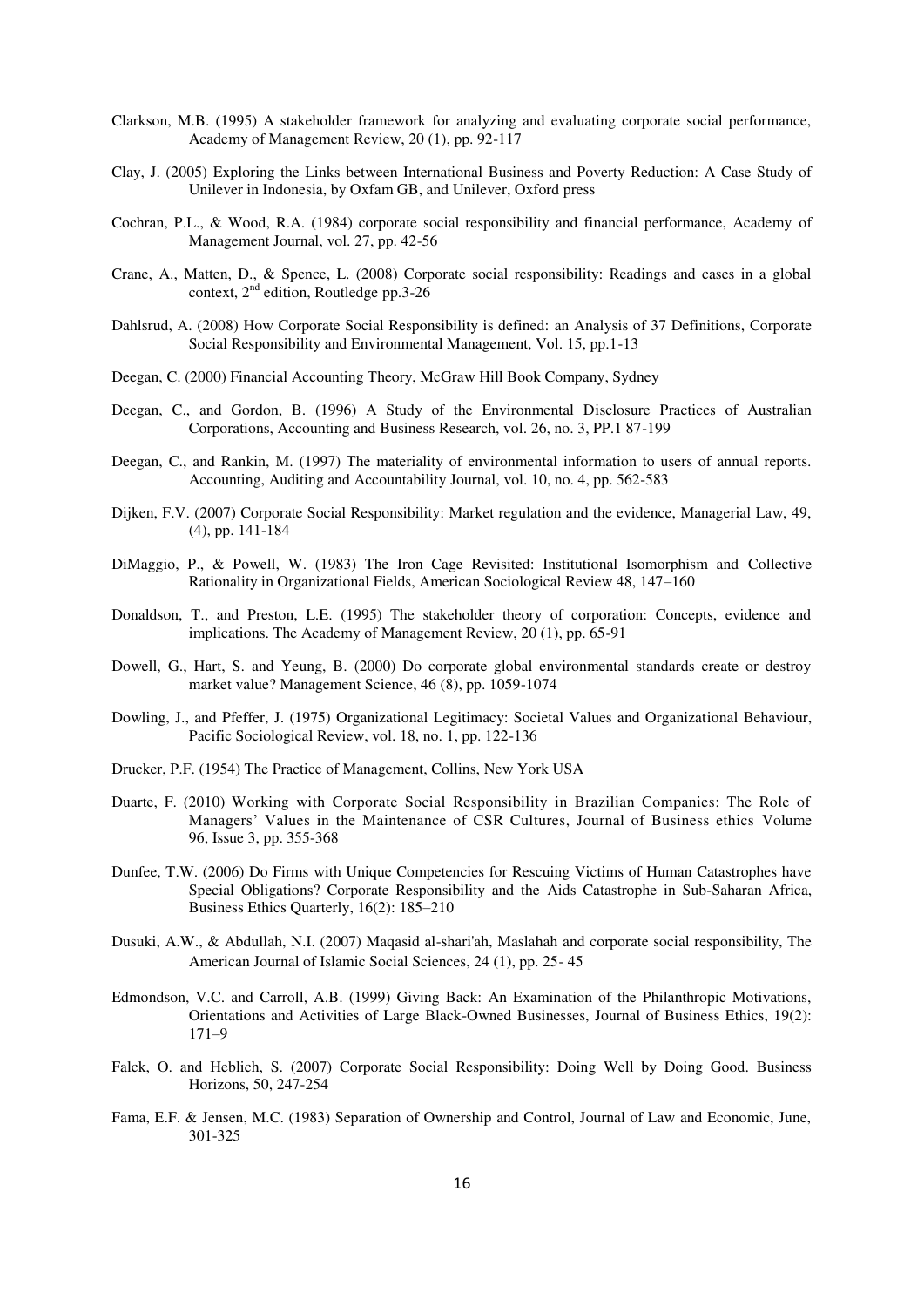- Fernando, M. (2007) Corporate Social Responsibility in the Wake of the Asian Tsunami: A Comparative Case Study of Two Sri Lankan Companies, European Management Journal, 25(1): 1–10
- Frederick, W.C. (2006) Corporation, Be Good! The Story of Corporate Social Responsibility, Dogear Publishing, Indianapolis USA
- Freeman, R.E. (1984) Strategic management: A stakeholder approach, Pitman, Boston
- Friedman, M. (1962) Capitalism and Freedom, The University of Chicago Press, USA
- Friedman, M. (1970) The Social Responsibility of Business Is to Increase Its Profits. New York Times Magazine, 13 September, 22-26
- Galan, J.I. (2006) Corporate social responsibility and strategic management, Journal of Management Studies, Vol. 43 No. 7, pp. 1629-41
- Garriga, E. and Mele, D. (2004) Corporate Social Responsibility Theories: Mapping the Territory, Journal of Business Ethics, 53, pp. 51-71
- Goll, I. & Rasheed, A.A. (2004) The moderating effect of environmental munificence and dynamism on the relationship between discretionary social responsibility and firm performance. Journal of Business Ethics, 49, pp. 41-54
- Gray, R., Bebbington, J., & Collinson, D. 2006. NGOs, civil society and accountability: making the people accountable to capital Accounting, Auditing & Accountability Journal 19(3): 319-348
- Gray, R., Kouhy, R. and Lavers, S. (1995) Corporate social and environmental reporting a review of the literature and a longitudinal study of UK disclosure. Accounting, Auditing & Accountability Journal, 8 (2), pp. 47-77
- Grayson, D., & Hodges, A. (2004) Corporate social opportunity: seven steps to make corporate social responsibility work for your business. Sheffield: Greenleaf
- Haron, H., Ismail, I. and Yahya, S. (2007) Factors Influencing Corporate Social Disclosure Practices in Malaysia. In Ali, M. N. et al. (eds.) Corporate Social Responsibility: Our First Look. Malaysian Institute of Integrity, Kuala Lumpur
- Heath, J. and Norman, W. (2004) Stakeholder Theory, Corporate Governance and Public Management: What Can the History of State-Run Enterprises Teach us in the Post-Enron Era? Journal of Business Ethics, 53, 247-265
- Hendriksen, E.S. and Van Breda, M.F. (1992) Accounting Theory. Irwin publications, Boston
- Herremans, I.M., Akathaporn, P. and McInnes, M. (1993) An Investigation of Corporate Social Responsibility Reputation and Economic Performance. Accounting, Organisation and Society, 18 (7/8), pp. 587- 604
- Husted, B. W., & Allen, D.B. (2006) Corporate social responsibility in the multinational enterprise: strategic and institutional approaches. Journal of International Business Studies, 37(6): 838-849.
- Jamali, D., & Sidani, Y. (2013) Does religion determine affinities to CSR, Journal of management, spirituality and religion, 10 (4): 309-323
- Jensen, M. C. (2000) Value Maximization, Stakeholder Theory and Corporate Objective Function, In M. Beer and N. Nohria (eds.) Breaking the Code of Change. Harvard Business School Press
- Johnson, H.H. (2003) Does it pays to be good? Social responsibility and financial performance, Business Horizon, (Dec./Nov.), pp. 34-40
- Jones, M. T. (1999) The Institutional Determinants of Social Responsibility. Journal of Business Ethics, 20(2), 163-169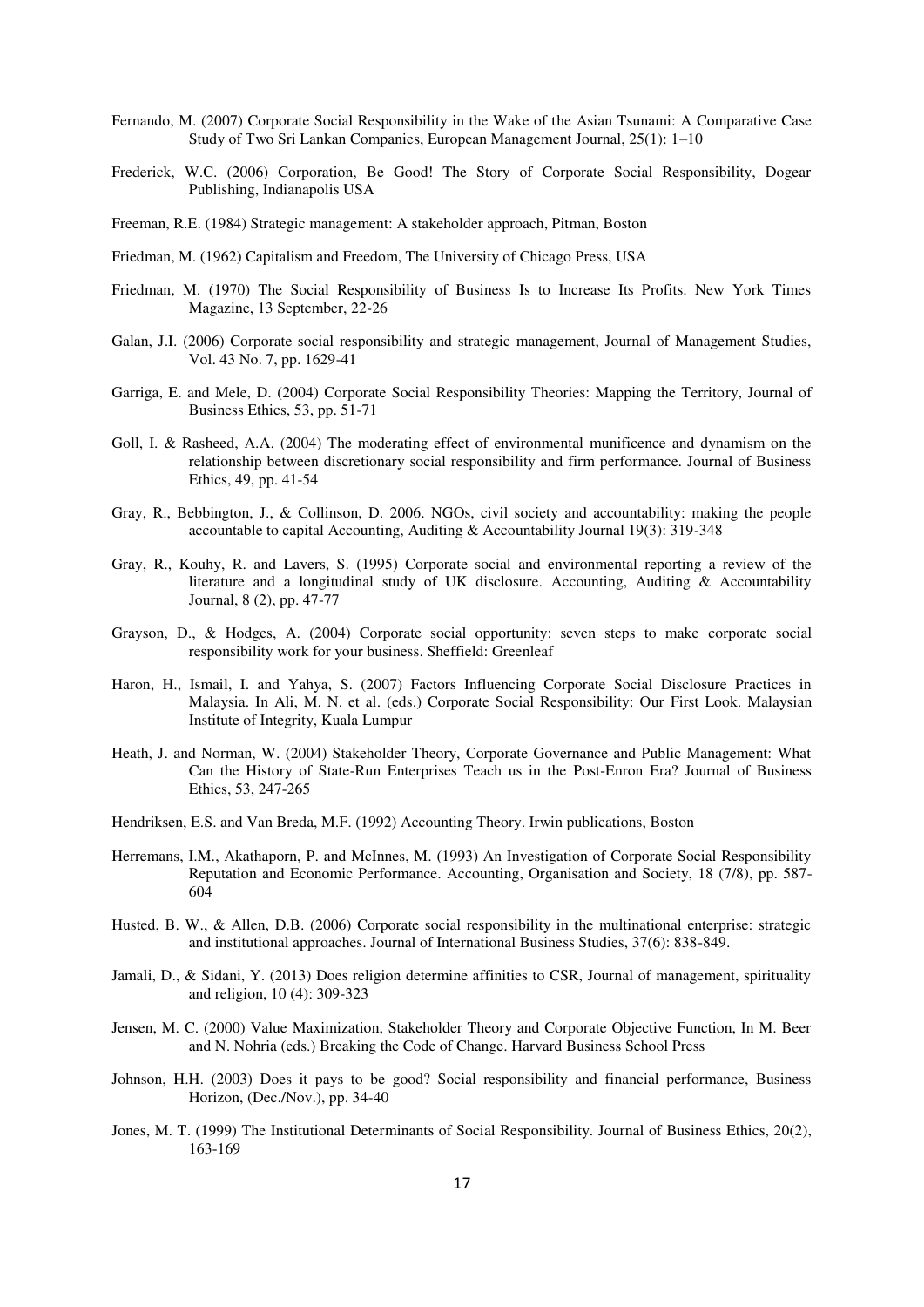- Kang, N., and Moon, J. (2012) Institutional Complementarity between Corporate Governance and Corporate Social Responsibility: A Comparative Institutional Analysis of Three Capitalisms, Socio-Economic Review, 10, 85–108
- Lafferty, B., Barbara, A., & Ronald, E.G. (1999) Corporate credibility's role in consumers' attitudes and purchase intentions when a high versus a low credibility endorser is used in the ad. Journal of Business Research, 44(2), 109–116
- Lee, M. P. (2008) A review of the theories of corporate social responsibility: its evolutionary path and the road ahead, International Journal of Management Reviews, Vol. 10, pp. 53-73
- Lei, W. (2011) Factors affecting perceptions of Corporate Social Responsibility implementation: an emphasis on values, an unpublished PhD thesis, University of Helsinki
- Levitt, T. (1983) The Globalization of Markets. Harvard Business Review, 61(3), 92- 102
- Luo, X., & Bhattacharya, C.B. (2006) Corporate social responsibility, customer satisfaction, and market value, Journal of marketing, Vol. 70(4): 1-18
- Maignan, I. and Ferrell, O.C. (2000) Measuring corporate citizenship in two countries: The case of the United States and France. Journal of Business Ethics, 23 (3), pp. 283-297
- Margolis, J.D. and Walsh, J.P. (2003) Misery Loves Companies: Rethinking Social Initiatives by Business. Administrative Science Quarterly, 48(2), 268-305
- Matten, D., & Moon, J. (2004) Implicit and Explicit CSR: A conceptual framework for understanding CSR in Europe. ICCSR Research Paper Series (29-2004), University of Nottingham
- McWilliams, A., Siegel, D., & Wright, P. (2006) Corporate social responsibility: strategic implications, Journal of Management Studies, Vol. 43 No. 1, pp. 1-18
- Mele, D. (2008) Corporate Social Responsibility Theories, In A. Crane et al. (eds.) The Oxford Handbook of Corporate Social Responsibility, Oxford University Press
- Mitchell, R.K., Agle, B.R., & Wood, D.J. (1997) Toward a theory of stakeholder identification and salience: Defining the principle of who and what really counts. Academy of Management Review, 22(4), 853–887
- Mittal, R.K., Sinha, N. and Singh, A. (2008) An analysis of linkage between economic value added and corporate social responsibility. Management Decision, 46 (9), pp. 1437- 1443
- Mobus, J.L. (2005) Mandatory environmental disclosure in a legitimacy theory context; Accounting, Auditing and Accountability Journal, 18, pp. 492-517
- Moir, L. (2001) What do we mean by corporate social responsibility? Corporate Governance, Vol. 1 No. 2, pp. 16-22
- Moon, J. (2002) Corporate Social Responsibility: An Overview, in C. Hartley, the International Directory of Corporate Philanthropy. Europa Publications, London
- Newell, P. (2005) Citizenship, Accountability and Community: The Limits of the CSR Agenda. International Affairs, 81(3): 541–57
- Okpara, J.O & Wynn, P.M (2012) Stakeholders" Perceptions about Corporate Social responsibility: Implications for Poverty alleviation. Thunderbird International Business Review Vol. 54, No. 1 page 91-103
- Oliver, C. (1991). Strategic responses to institutional processes, Academy of Management Review, 145-179
- Palazzo, G. and Scherer, A.G. (2006) Corporate legitimacy as deliberation: A communicative framework. Journal of Business Ethics, 66, 1, pp. 71-88